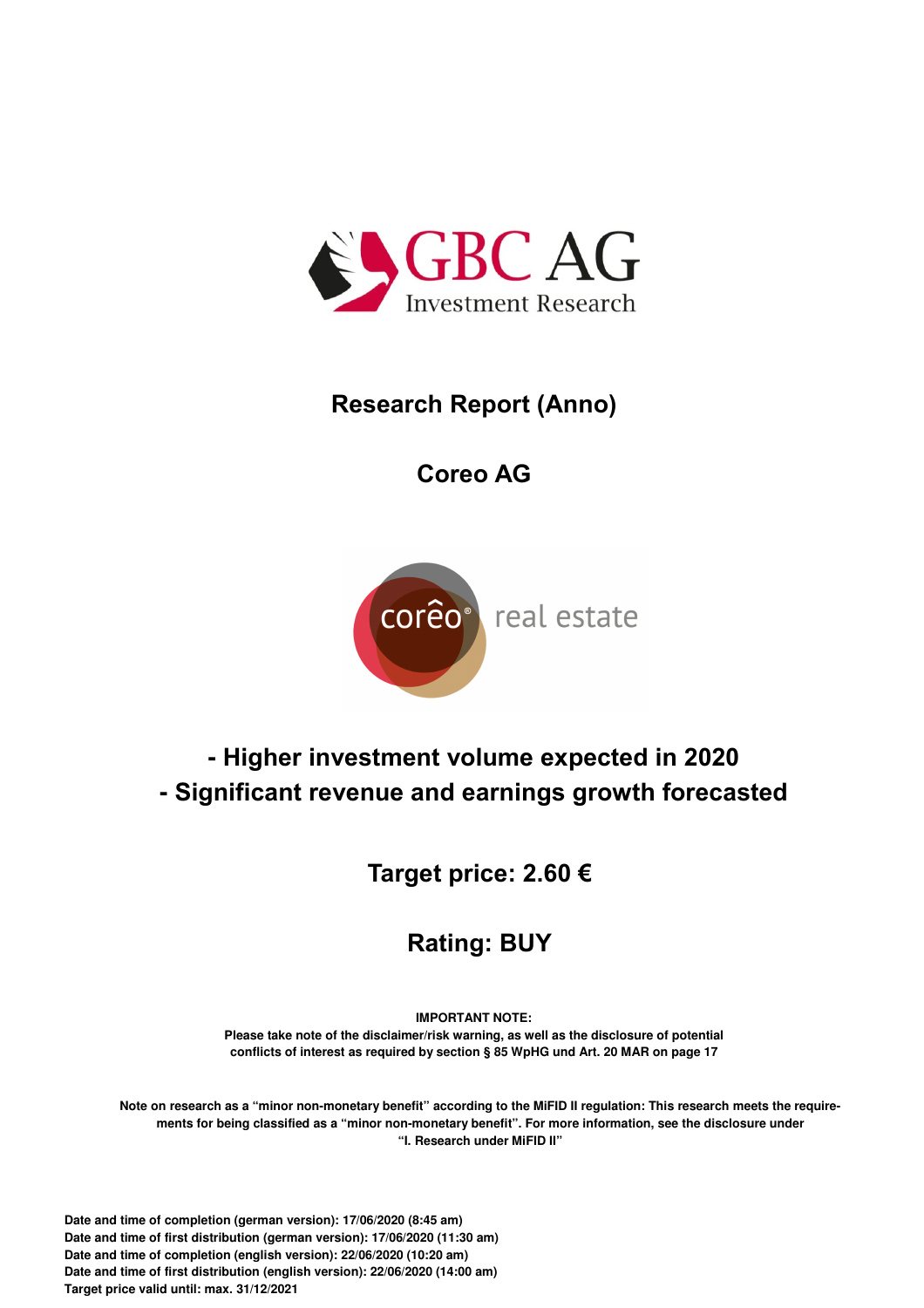

# **Coreo AG\*4,5a,6a,11**

#### **Buy Target price: 2.60 Euro**

current share price: € 1.29

# 16.06.20 / XETRA; 5:36 pm Currency: EUR

### **Key DAta:**

ISIN: DE000A0B9VV6 WKN: A0B9VV Ticker symbol: CORE Number of shares<sup>3</sup>: 17.54 Marketcap<sup>3</sup>: 22.63 EnterpriseValue<sup>3</sup>: 36.49 <sup>3</sup> in million / in million EUR Free float: 29.1 %.

Level of transparency: Open market Market segment: open market

Accounting: IFRS

Financial year: 31.12

Designated Sponsor: Hauck & Aufhäuser AG

#### **Analysts:**

Cosmin Filker filker@gbc-ag.de

Marcel Goldman goldmann@gbc-ag.de

\* Catalogue of possible conflicts of interest on page 18

## **Company profile**

Industry: Real estate Focus: Commercial and residential real estate

Employees: 10 (31.12.2019) Foundation: 2003 Head office: Frankfurt am Main

Board of Directors: Marin N. Marinov



Coreo AG, based in Frankfurt am Main, is a dynamic growing real estate company focused on German commercial and residential real estate. The company invests in real estate with significant potential for upside potential through renovation, preferably in the so called B- and C-cities in Germany. The goal is to build up an efficiently managed, high-yield real estate portfolio through the prudent development and sale of non-strategic properties. Coreo AG's strategy is characterised by an expansive and selective approach to its real estate investments. The focus of this concept is on the acquisition and management of commercial real estate. Business locations with high yield levels in Germany are given preference, creating the basis for long-term and stable rental income. Opportunities are also used very selectively. Coreo AG acquires valueadded portfolios/properties in order to increase their recoverability significantly and sustainably over the medium term with an active "manage-to-core" approach. Non-strategic portfolio components are sold on at a profit.

| P&L in EURm \ FY end    | 31.12.2019 | 31.12.2020e | 31.12.2021e | 31.12.2022e |
|-------------------------|------------|-------------|-------------|-------------|
| Sales                   | 7.41       | 11.16       | 18.93       | 25.58       |
| <b>EBITDA</b>           | 2.52       | 5.52        | 10.89       | 14.99       |
| EBIT                    | 2.50       | 5.51        | 10.87       | 14.97       |
| Net profit for the year | $-0.86$    | 2.40        | 5.91        | 8.93        |
| Key figures in EUR      |            |             |             |             |
| Earnings per share      | $-0.05$    | 0.14        | 0.34        | 0.51        |
| Dividend per share      | 0.00       | 0.00        | 0.00        | 0.00        |
| <b>Key figures</b>      |            |             |             |             |
| EV/Sales                | 4.92       | 3.27        | 1.93        | 1.43        |
| EV/EBITDA               | 14.48      | 6.61        | 3.35        | 2.43        |
| EV/EBIT                 | 14.58      | 6.62        | 3.36        | 2.44        |
| P/E RATIO               | neg.       | 9.42        | 3.83        | 2.53        |
| Price/Book              | 0.80       |             |             |             |
|                         |            |             |             |             |

# **Financial calendar** 18.06.20: Annual General Meeting 10.09.20: Forum Financial & Real Estate

October 2020: HY Report 2020

#### **\*\*last research by GBC:**

Date: Publication / Target price in EUR / Rating

\*\* the research reports can be found on our website www.gbc-ag.de or can be requested at GBC AG, Halderstr. 27, D-86150 Augsburg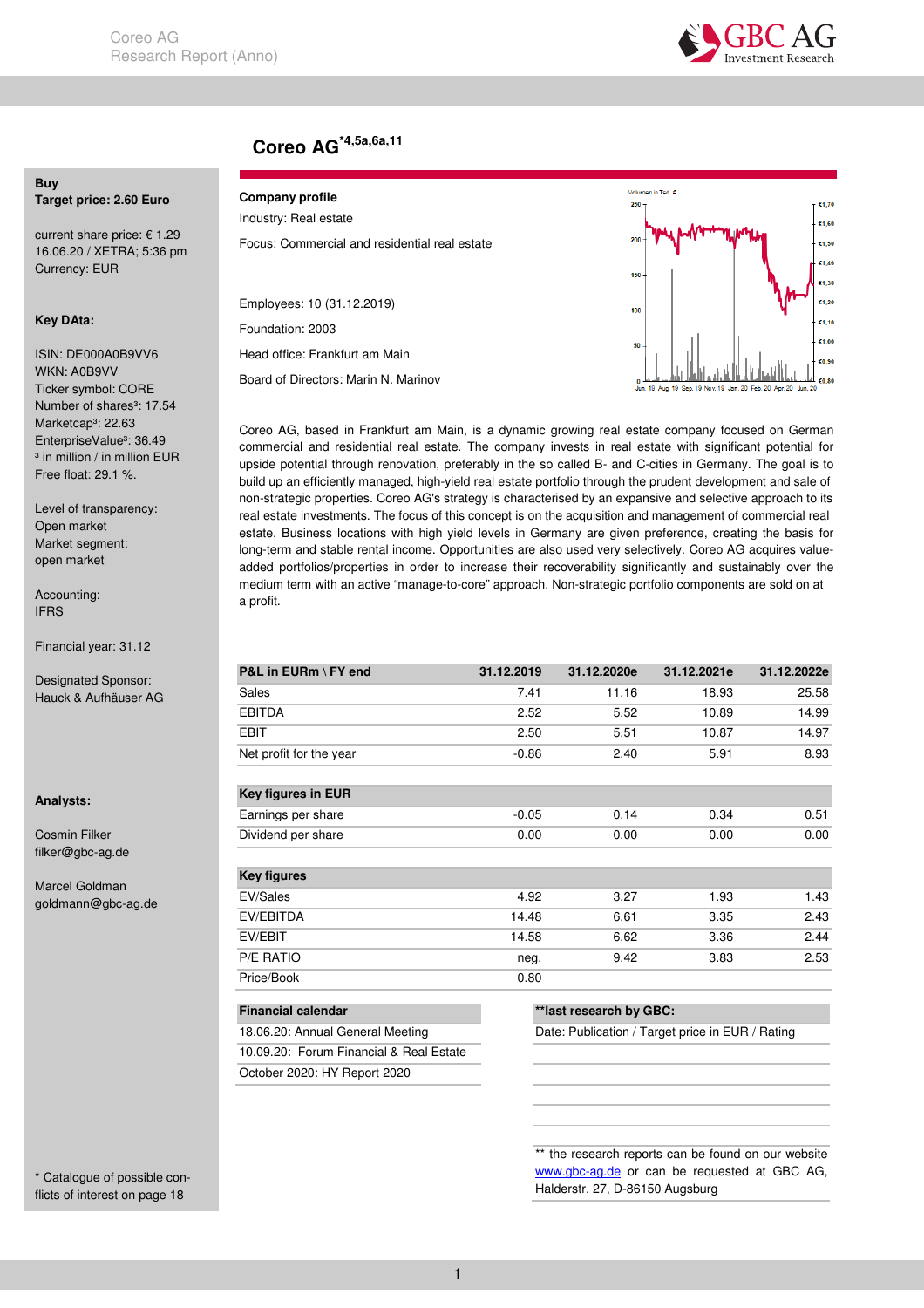

# **EXECUTIVE SUMMARY**

- Since Coreo AG began to focus on building up a residential and commercial portfolio, several properties and real estate portfolios have been acquired in recent fiscal years. As of December 31, 2019, the company had on-balance sheet properties in the amount of  $\epsilon$  44.38 million (December 31, 18:  $\epsilon$  40.02 million), which has been expanded compared to the previous year, in particular due to valuation effects. The goal of doubling the property portfolio through new investments in the 2019 financial year was therefore not achieved. However, Coreo AG acquired 10.1 % of the Frankfurt St Martin Tower property as part of a joint venture and, in November 2019, a portfolio comprising 272 apartments and a commercial unit in North Rhine-Westphalia. However, the transfer of the NRW portfolio did not take place until 2020, which is why this new investment is not yet included in the 2019 figures.
- As a result of the expansion of the portfolio in recent years, rental income improved to € 2.92 million in 2019 (previous year: € 2.16 million). At the same time, sales proceeds of € 2.98 million (previous year: € 6.73 million) were below the previous year's figure, as planned. In 2019, partial sales were made in Mannheim, sales of properties in the Hydra portfolio and the sale of individual properties in Göttingen. The sale of properties in the Goettingen portfolio ( $\epsilon$  5.88 million), among others, was only recognized in revenues and earnings after the balance sheet date. Finally, Coreo AG reports valuation income of  $\epsilon$  3.06 million (previous year:  $\epsilon$  2.64 million) as the third revenue component.
- As a result of the lower proceeds from disposals and the resulting decline in sales income, as well as increased modernization and conversion work, Coreo AG posted a lower EBIT of € 2.50 million (previous year: € 4.89 million). Although financial expenses decreased, the after-tax result was negative at € -0.86 million (previous year: € 1.66 million).
- The break-even point should be clearly exceeded again in the current and coming financial years. On the one hand, the company should achieve further rent increases on the basis of the current property portfolio. In particular, the letting of existing vacancies in the Hydra portfolio should lead to an increase in rental income. At the same time, the company should record a strong increase in proceeds from the sale of the Göttingen properties alone. The valuation result should be higher than in the previous year due to investments in the existing portfolio, in particular in the Hydra portfolio.
- Another aspect of our forecasts is planned property acquisitions. Although Coreo AG expects to increase its real estate portfolio to over €400 million within 4-5 years, we are taking a more conservative approach to our planning. For the next three financial years, we expect investments of  $\epsilon$  40 million each, with a large part of the investments already made in 2020 with the acquisition of the NRW portfolio. Liquid funds of  $€ 5.20$  million plus the addition of liquidity from the sale of, among other things, properties in Göttingen ( $\epsilon$  5.88 million) and a recently implemented capital increase ( $\epsilon$ 1.91 million) should provide sufficient financial leeway. The portfolio of MagForce shares in the amount of €5.80 million must be added to this figure.
- As part of our DCF valuation model, we have determined a fair value per share of €2.60. Based on the current share price of € 1.29, we thus assign the BUY rating.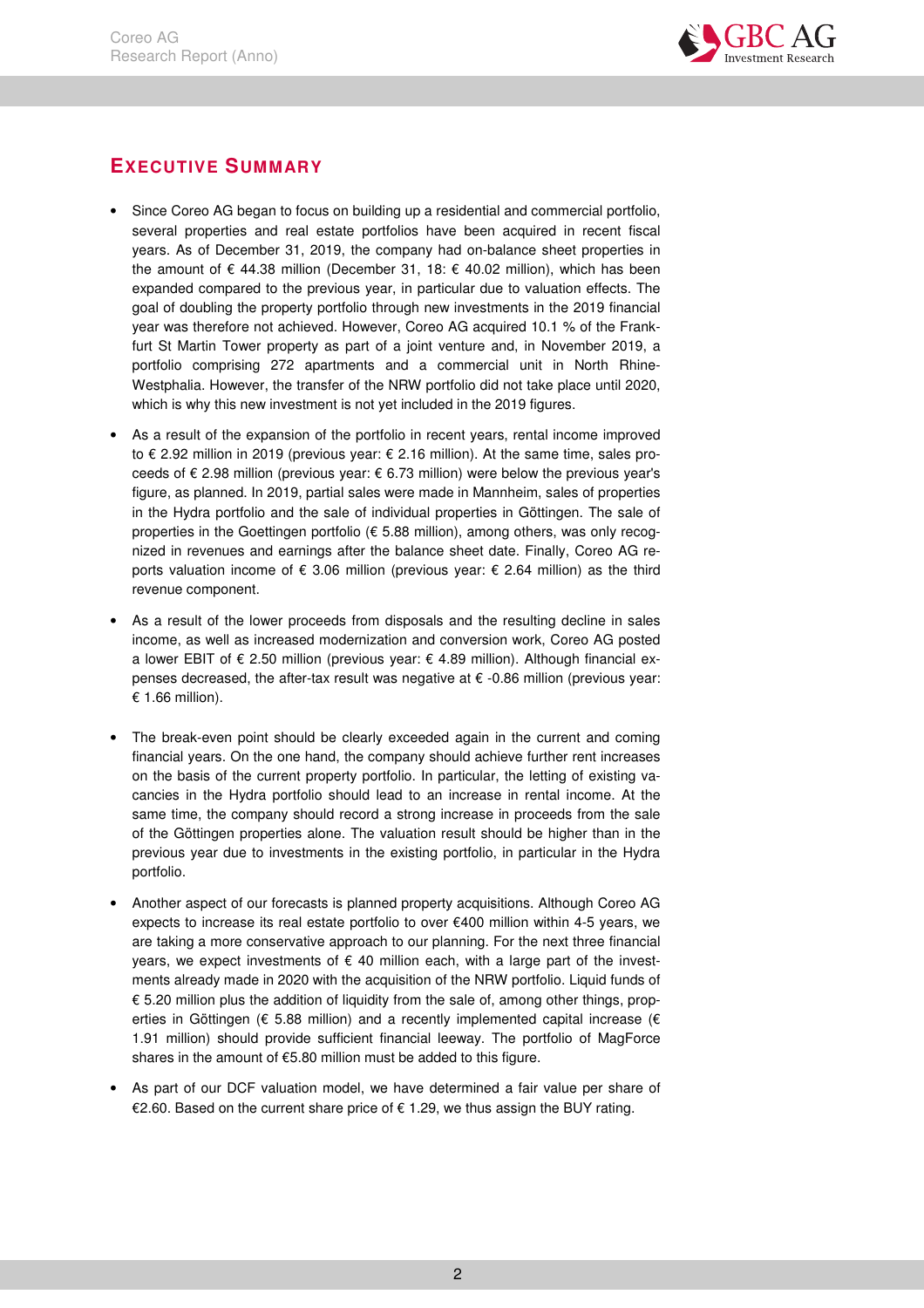

# TABLE OF CONTENTS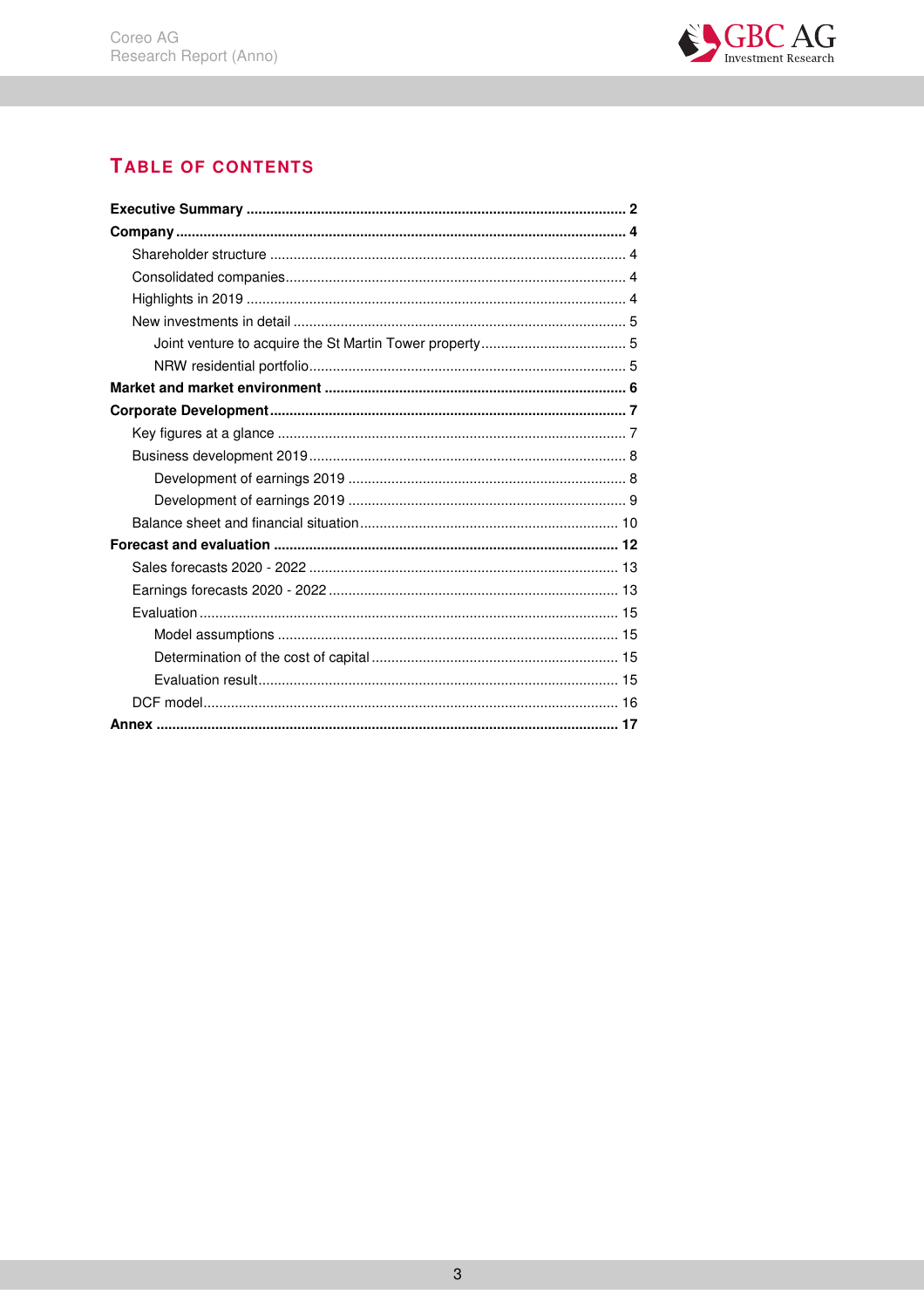

# **COMPANY**

# **Shareholder structure**



# **Consolidated companies**





# **Highlights in 2019**

**April 2019**: A 20-year lease was concluded with B&B Hotels GmbH for one property in the Hydra portfolio. In January 2019, a lease was already concluded for the commercial space located on the ground floor in Frankfurt. In addition, one property in Werdohl was sold, making it the fourth of six properties up for sale.

**July 2019**: Sale of part of the Göttingen portfolio to an institutional investor. Around 25% of the portfolio acquiredo in mid-2018, comprising a total of 430 units, was sold.

**October 2019:** By way of an off-market share deal, Coreo AG participates in the acquisition of the Frankfurt office property "St Martin Tower" as part of a joint venture with Barings Real Estate. Coreo's interest in the joint venture is 10.1 %.

**October 2019**: sale of an approx. 10% share of the commercial property acquired in Mannheim in 2017 for a purchase price of € 1.325 million. The transfer took place in 2019 and accordingly had an impact on sales and earnings in the period under report.

**November 2019:** Acquisition of a portfolio comprising 272 apartments and one commercial unit in Wuppertal, Bielefeld, Gelsenkirchen and Lünen (NRW residential portfolio). According to the company, the larger share of the almost fully-let portfolio should be rented (Wuppertal and Bielefeld) and the smaller share (Gelsenkirchen and Lünen)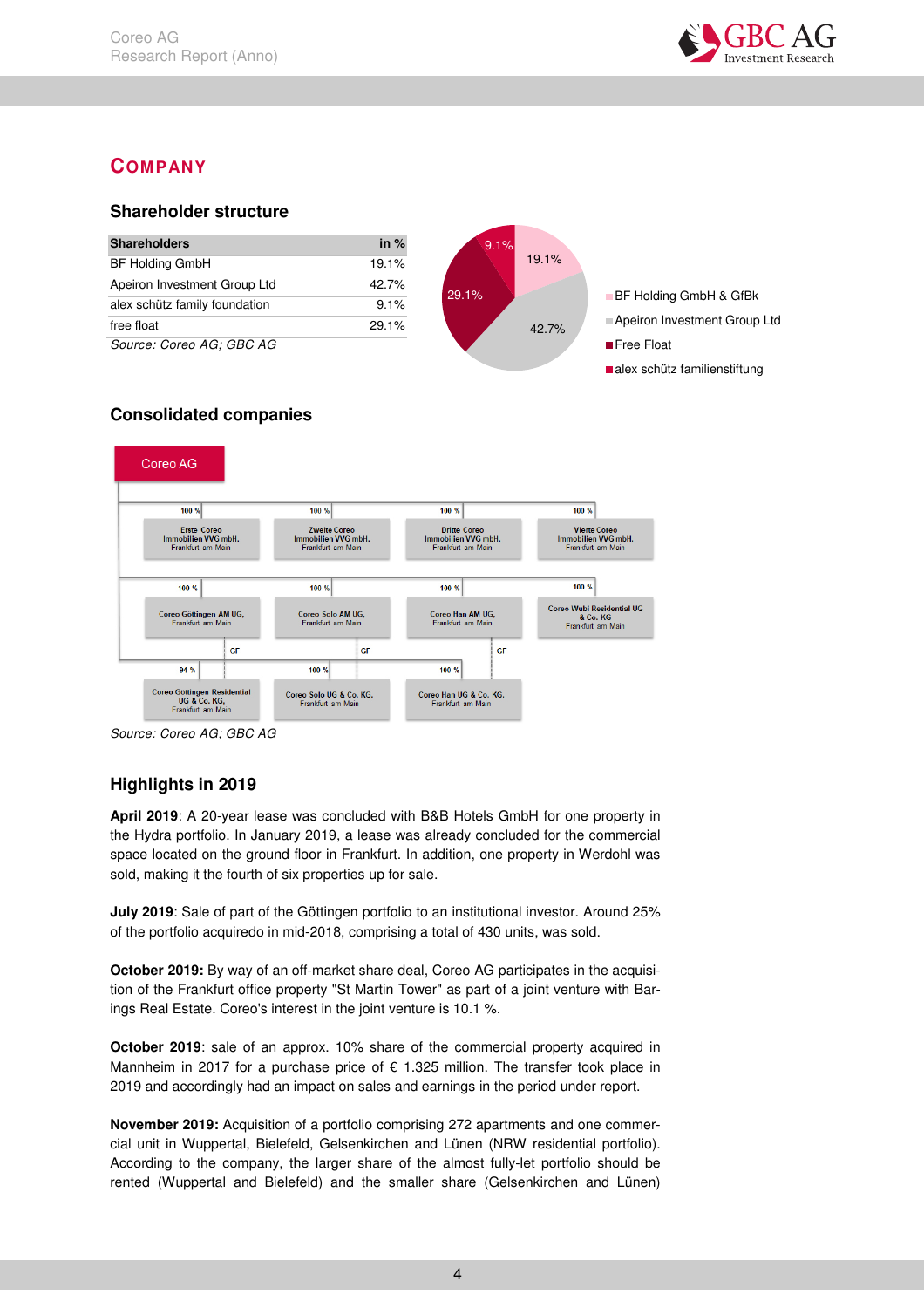

should be developed and sold. The transfer took place at the beginning of the current fiscal year 2020.

# **New investments in detail**

Coreo management's original investment plan called for a doubling of the property portfolio to approximately €80 million by the end of 2019, which would have corresponded to a new investment volume of approximately €40 million for the past 2019 fiscal year. Although the new joint venture for the acquisition of the St. Martin Tower in Frankfurt, amounting to around  $\epsilon$  15 million (equity share:  $\epsilon$  5.81 million), fell well short of the investment volume expected by the company, if the investment in the NRW portfolio at the end of the year had been included, the company would have reported total investments of around € 32 million (own calculations). However, the transfer of the residential portfolio in NRW did not take place until after the balance sheet date of 31.12.2019.

## **Joint venture to acquire the St Martin Tower property**

As a junior partner (10.1 % interest) within the joint venture in the acquisition company of the St Martin Tower property in Frankfurt, Coreo AG has become a shareholder in the largest property in the company's history. This is an office complex of around 26,000 square meters, consisting of two connected building sections (Tower and Wing). The property, which is located in Frankfurt's City West, was probably acquired at approximately the market price, which, according to the previous owner, was most recently around €146 million. Corresponding to the 10% stake, the equity capital contributed to the joint venture by Coreo AG amounted to  $\epsilon$  5.81 million.

# **NRW residential portfolio**

In November 2019, Coreo AG acquired a portfolio comprising 272 apartments and one commercial unit at the Wuppertal, Bielefeld, Gelsenkirchen and Lünen locations. According to the company, part of the almost fully leased portfolio will remain in the portfolio (Wuppertal, Bielefeld) and another part will be developed and sold (Gelsenkirchen, Lünen). The transfer only took place in the current fiscal year 2020 and is therefore not yet included in the figures for the past fiscal year.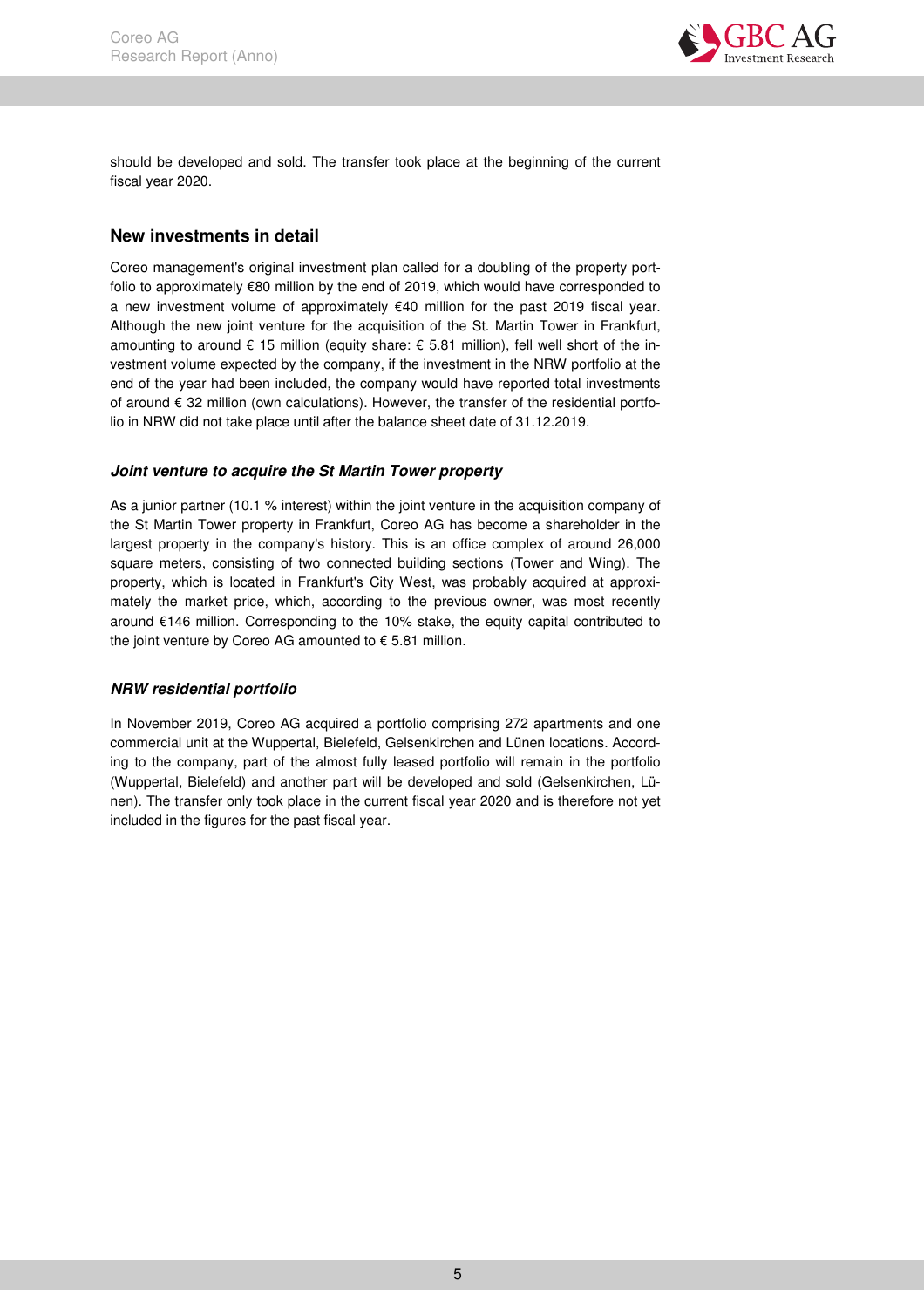

# **MARKET AND MARKET ENVIRONMENT**

In accordance with its corporate strategy, Coreo AG's focus is on building up a commercial and residential real estate portfolio in Germany, particularly in German business locations that are not yet so strongly affected by the high price increases of A-locations. In these so-called B and C locations, the company's real estate portfolio comprises one property and five existing portfolios. Although Coreo AG opportunistically deviates from its strategic focus in the St Martin Tower joint venture, as demonstrated by its investment in the NRW residential portfolio, the company continues to concentrate on underdeveloped real estate locations in Germany.

The fundamental real estate market environment could be affected by corona-related effects in the short term. The general economic data show a strong decline in economic output with a corresponding decline in the number of employees and a reduction in income. As a rule, this has a negative effect on real estate prices.

According to an empirical study published in April 2020 by the Institute of the German Economy, however, the housing market sector is expected to develop comparatively solidly. The fact that rents, as a decisive factor for the development of housing prices, are stable even in times of crisis can be seen in particular from past economic crises. Since a reduction in rents can have a lasting effect, short-term vacancies are accepted in cases of doubt, which leads to a lower limit on rent levels. Consequently, short-term GDP declines have had no visible effects on rent levels in the past.

The corona pandemic is likely to have a somewhat stronger impact on the commercial real estate sector and on real estate transactions. Although no updated figures are available as yet, office and retail properties have been particularly hardest hit in past crises. Since Coreo AG has long-term leases on some of its commercial properties, the effects should be limited. This also applies against the background that the company does not currently hold any significant hotel or restaurant properties.

In recent years, the transaction volume in Germany has developed dynamically in each case. In 2019, properties worth €91.58 billion changed hands, an increase of 15.9% over the previous year. According to JLL, in the first quarter of 2020, i.e. before the strong corona effects, the increase in transaction volume due to large-volume company takeovers and investments was as high as 82.1% to € 28.00 billion. Numerous processes and transactions had already been initiated in this area, so that no decline was visible in March. However, expectations have now deteriorated significantly. According to a survey by Ernst & Young, a declining investment volume is expected this year. A positive factor for Coreo AG here is the fact that residential and logistics real estate should be the least affected by this.

In addition, Coreo AG's focus on B, C and D cities, which are still underdeveloped from a real estate perspective, should prove to be an advantage. Since these locations have not yet participated in the sharp price increases in A-locations, the risk of price declines should be lower. In this respect, Coreo AG's focus on the commercial and residential real estate market in German secondary locations is understandable both from a purchase price perspective and in terms of expected returns.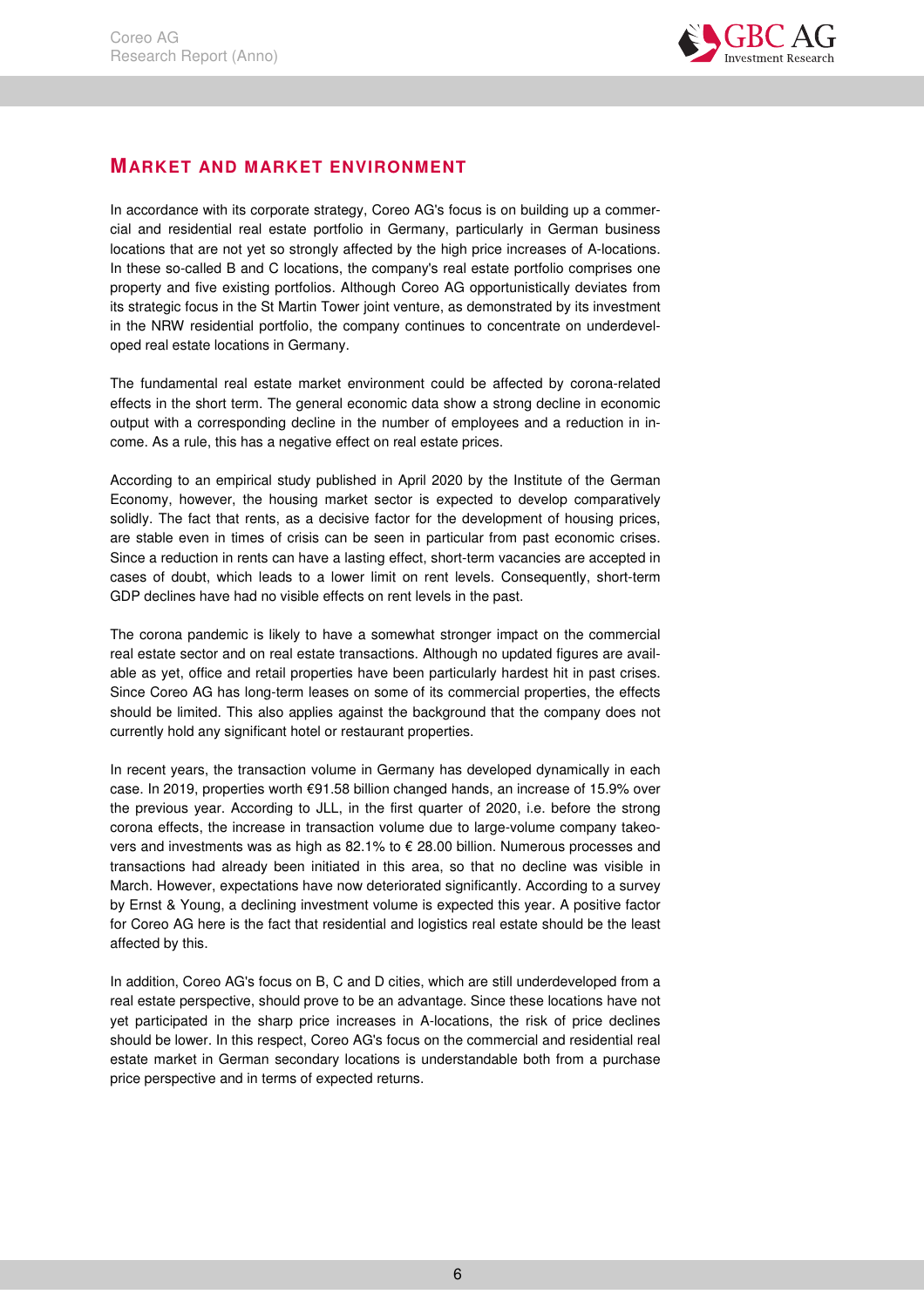

# **CORPORATE DEVELOPMENT**

# **Key figures at a glance**

| P&L (in million $\epsilon$ )           | FY 2018 | FY 2019 | <b>GJ 2020e</b> | <b>GJ 2021e</b> | <b>GJ 2022e</b> |
|----------------------------------------|---------|---------|-----------------|-----------------|-----------------|
| Income from letting                    | 2.16    | 2.92    | 3.71            | 7.00            | 10.24           |
| Sales proceeds                         | 6.73    | 2.98    | 7.78            | 10.30           | 10.00           |
| Carrying amount of the properties sold | $-4.23$ | $-1.55$ | $-5.79$         | $-7.04$         | $-7.40$         |
| Evaluation result                      | 2.64    | 3.06    | 5.46            | 8.67            | 12.74           |
| Other revenues                         | 0.37    | 0.00    | 0.05            | 0.05            | 0.05            |
| Other operating income                 | 1.43    | 0.05    | 0.50            | 0.90            | 1.00            |
| Cost of materials                      | $-1.10$ | $-2.59$ | $-3.68$         | $-6.25$         | $-8.44$         |
| <b>Gross profit</b>                    | 8.01    | 4.87    | 8.02            | 13.64           | 18.19           |
| Personnel expenses                     | $-0.75$ | $-0.81$ | $-0.90$         | $-1.00$         | $-1.10$         |
| Depreciation                           | $-0.02$ | $-0.02$ | $-0.02$         | $-0.02$         | $-0.02$         |
| Other operating expenses               | $-2.35$ | $-1.55$ | $-1.60$         | $-1.75$         | $-2.10$         |
| <b>EBIT</b>                            | 4.89    | 2.50    | 5.51            | 10.87           | 14.97           |
| Financial income                       | 0.14    | 0.04    | 0.50            | 0.50            | 0.50            |
| Financial expenses                     | $-2.53$ | $-2.18$ | $-2.81$         | $-3.49$         | $-3.57$         |
| <b>EBT</b>                             | 2.50    | 0.36    | 3.20            | 7.88            | 11.90           |
| Taxes                                  | $-0.85$ | $-1.22$ | $-0.80$         | $-1.97$         | $-2.98$         |
| <b>EAT</b>                             | 1.66    | $-0.86$ | 2.40            | 5.91            | 8.93            |
|                                        |         |         |                 |                 |                 |
| <b>EBITDA</b>                          | 4.91    | 2.52    | 5.52            | 10.89           | 14.99           |
| in % of sales revenue                  | 67.2%   | 34.0%   | 49.5%           | 57.5%           | 58.6%           |
| <b>EBIT</b>                            | 4.89    | 2.50    | 5.51            | 10.87           | 14.97           |
| in % of sales revenue                  | 67.0%   | 33.8%   | 49.4%           | 57.4%           | 58.5%           |
| Earnings per share in $\epsilon$       | 0.10    | $-0.05$ | 0.14            | 0.34            | 0.51            |
| Dividend per share in $\epsilon$       | 0.00    | 0.00    | 0.00            | 0.00            | 0.00            |
| Number of shares in millions           | 15.95   | 15.95   | 17.54           | 17.54           | 17.54           |

Source: Coreo AG; GBC AG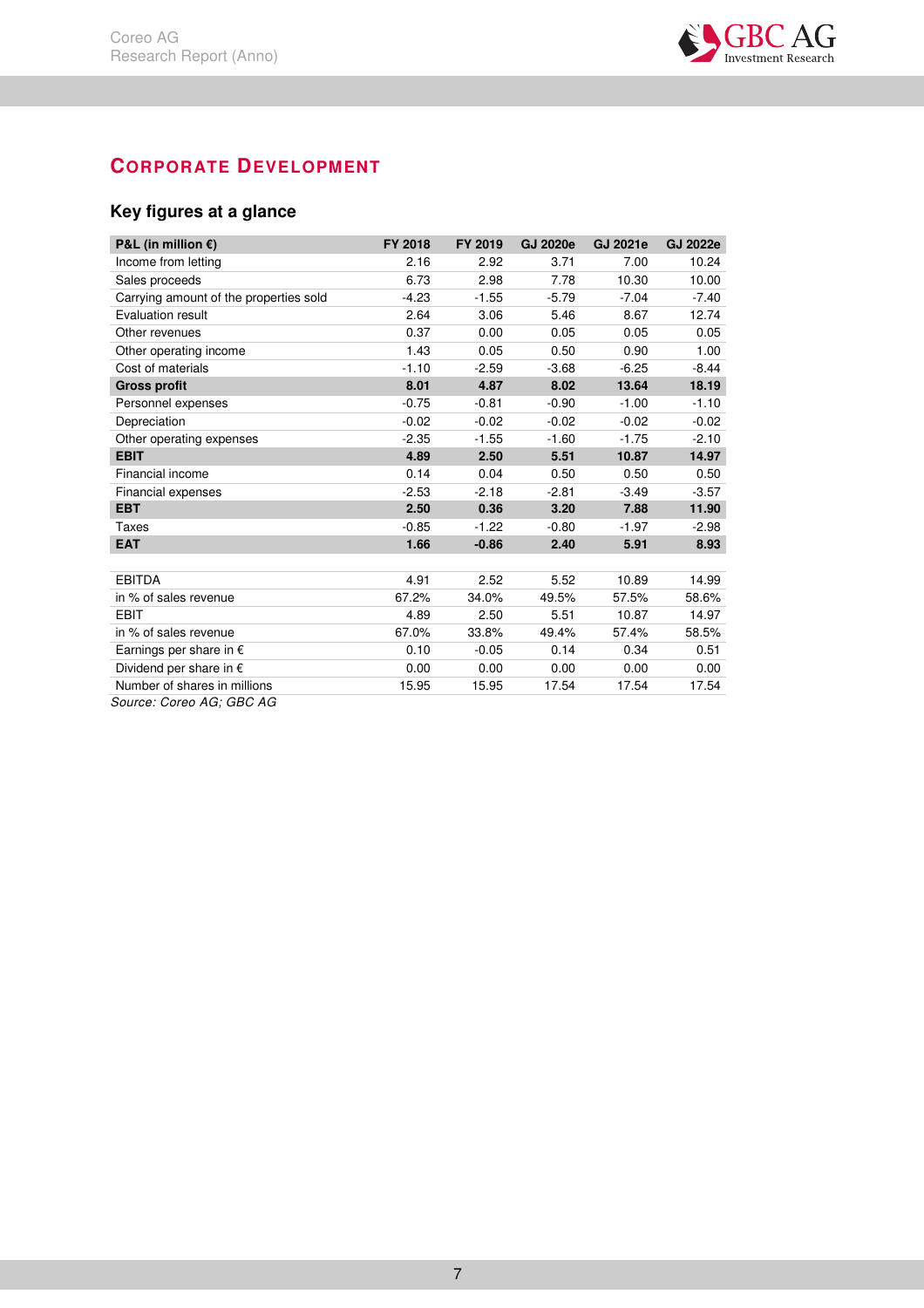

# **Business development 2019**

| in million $\epsilon$ | <b>FY 2017</b> | FY 2018 | FY 2019 |
|-----------------------|----------------|---------|---------|
| Rental income         | 0.48           | 2.16    | 2.92    |
| Sales proceeds        | 0.00           | 6.73    | 2.98    |
| Evaluation result     | 0.00           | 2.64    | 3.06    |
| <b>EBIT</b>           | 3.24           | 4.89    | 2.50    |
| After-tax result      | 3.08           | 1.66    | $-0.86$ |

Source: Coreo AG; GBC AG

# **Development of earnings 2019**

In fiscal year 2016, Coreo AG's corporate focus, which until then had been on investments in the nanotechnology sector, was changed on building up a commercial and residential real estate portfolio. After the first real estate investment was made in fiscal year 2017 with the acquisition of four residential blocks in Bad Köstritz, Coreo AG has acquired a further five properties or real estate portfolios in recent reporting periods. The total purchase price amounts to €45.24 million, not including the residential real estate portfolio in North Rhine-Westphalia acquired at the end of 2019 due to the transfer of benefits and burdens in 2020:

| <b>Date</b>  | <b>Object</b>                              | <b>Purchase price</b> |
|--------------|--------------------------------------------|-----------------------|
| May 2017     | Bad Köstritz                               | 2.8 million           |
| June 2017    | <b>Mannheim</b>                            | 3.05 million          |
| August 2017  | <b>Bruchsal</b>                            | 3.68 million          |
| April 2018   | Göttingen                                  | 9.3 million           |
| May 2018     | Hydra portfolio                            | 20.6 million          |
| October 2019 | St Martin Tower (10.1 % stake within a JV) | approx. 15 million    |
|              | Source: Coreo AG: GBC AG                   |                       |

The company has thus successively laid the foundation for the expansion of total earnings. In line with its corporate strategy, which covers both portfolio management and opportunistic "value-creating" property sales, Coreo AG generates both rental income and sales proceeds. In addition, impairment gains can be recognized in income as part of an annual revaluation of the market value.

As a result of the continued expansion of the portfolio and the subsequent letting of vacant space, **rental income** improved to € 2.92 million (previous year: € 2.16 million). The main drivers were the first full-year inclusion of rental income from the Göttingen portfolio and the successful letting of properties in the Hydra portfolio. Coreo AG was also able to achieve slight rent increases for the properties in Bad Köstritz and Bruchsal.

**Sales proceeds**, which in the previous year still included the scheduled sale of properties in the Hydra portfolio, amounted to € 2.98 million (previous year: € 6.73 million) and were thus still significantly lower than in the previous year. Partial sales in Mannheim, sales of properties in the Hydra portfolio and the sale of individual properties in Göttingen were carried out in 2019. Although a large number of properties in Göttingen, among others, were sold to institutional investors in 2019, the transactions with a volume of  $\epsilon$ 5.88 million did not affect sales until after the balance sheet date and should therefore lead to an increase in the sales proceeds of the current fiscal year.

The **valuation** of the property had resulted in an appreciation in value of € 3.06 million (previous year:  $\epsilon$  2.64 million) which was recognised in the income statement. All proper-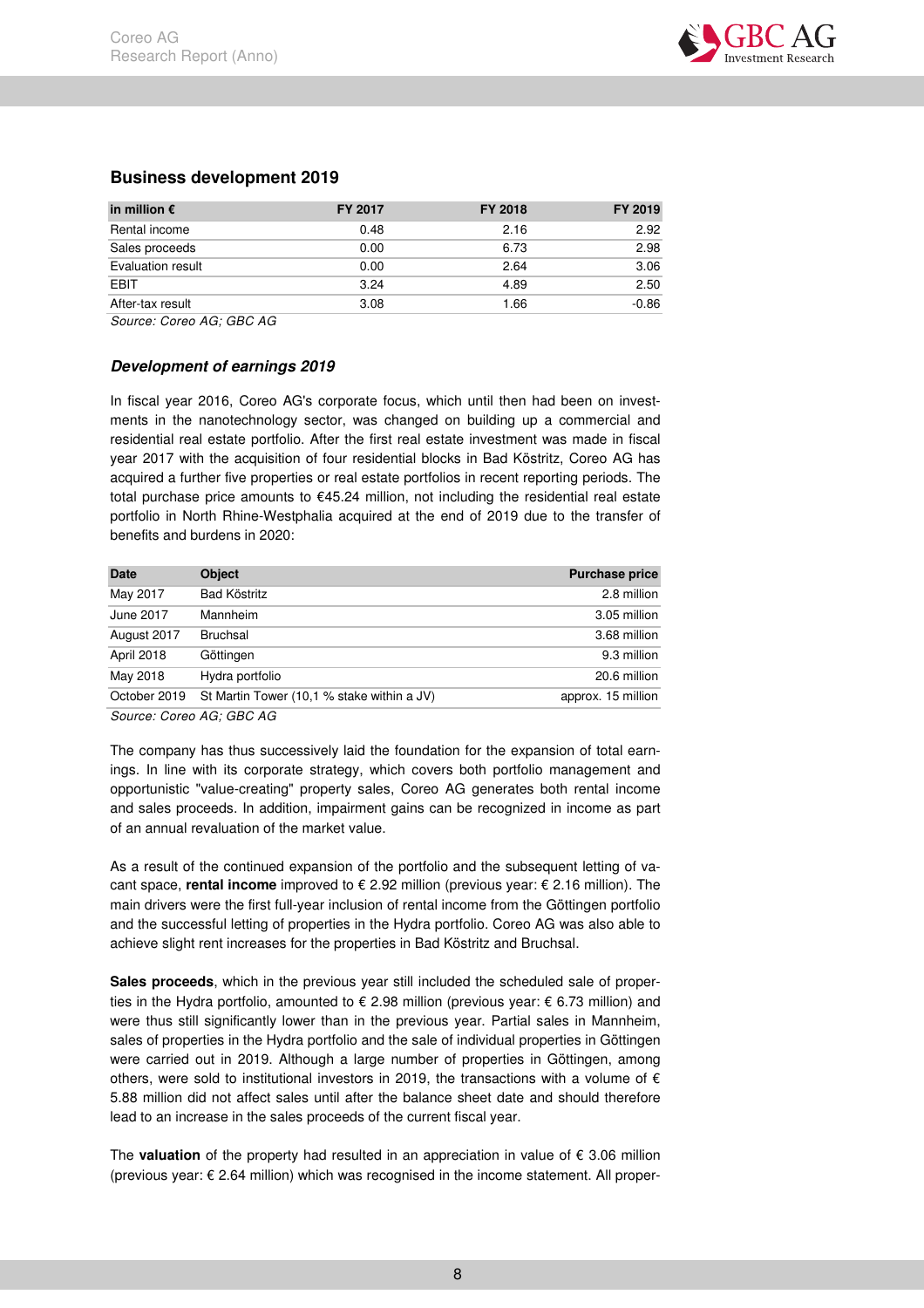

ty portfolios show increases in value, whereby the Bruchsal property in particular benefited from a lease extension with METRO Cash & Carry (METRO GASTRO).

The fact that the total income of  $\epsilon$  8.96 million (previous year:  $\epsilon$  11.53 million) was below the previous year's figure is thus exclusively a consequence of the lower proceeds from the sale:

## **Breakdown of income components (in € million)**



Source: Coreo AG; GBC AG

## **Development of earnings 2019**

The decline in EBIT to  $\epsilon$  2.50 million (previous year:  $\epsilon$  4.89 million) can be explained by lower total income and lower disposal result on the one hand, but on the other hand the company had reported higher expenses for maintenance and for the modernisation and renovation of the properties. Particularly extensive modernization and renovation work was carried out on the Hydra portfolio and on the residential properties in the Göttingen portfolio. As a result, the cost of materials increased noticeably to  $\epsilon$  2.59 million (previous year: € 1.10 million), which, with only minor changes in the other cost items, led to the EBIT decline described above.

The declining EBIT development was accompanied by slightly lower financial expenses, which at € -2.14 million (previous year: € -2.39 million) were slightly below the previous year's figure. The figure for the same period of 2018 was still burdened by a higher outstanding volume of the Coreo Warranty Bond with an interest rate of 10 %. A partial repayment of € 5.0 million was made in December 2018, which had a correspondingly positive effect on the financial result for the 2019 financial year. The new joint venture for the acquisition of St Martin, which was entered into in 2019, was largely financed by the proceeds from the sale of properties, and the transfer of benefits and encumbrances for the newly acquired NRW portfolio took place after the balance sheet date, with the result that Coreo AG did not report any significant increase in liabilities to banks.

The fact that Coreo AG posted a negative after-tax result of  $\epsilon$  -0.86 million (previous year: € 1.66 million) is also due to tax expenses of € 1.22 million (previous year: € 0.85 million), which exceeded the pre-tax result.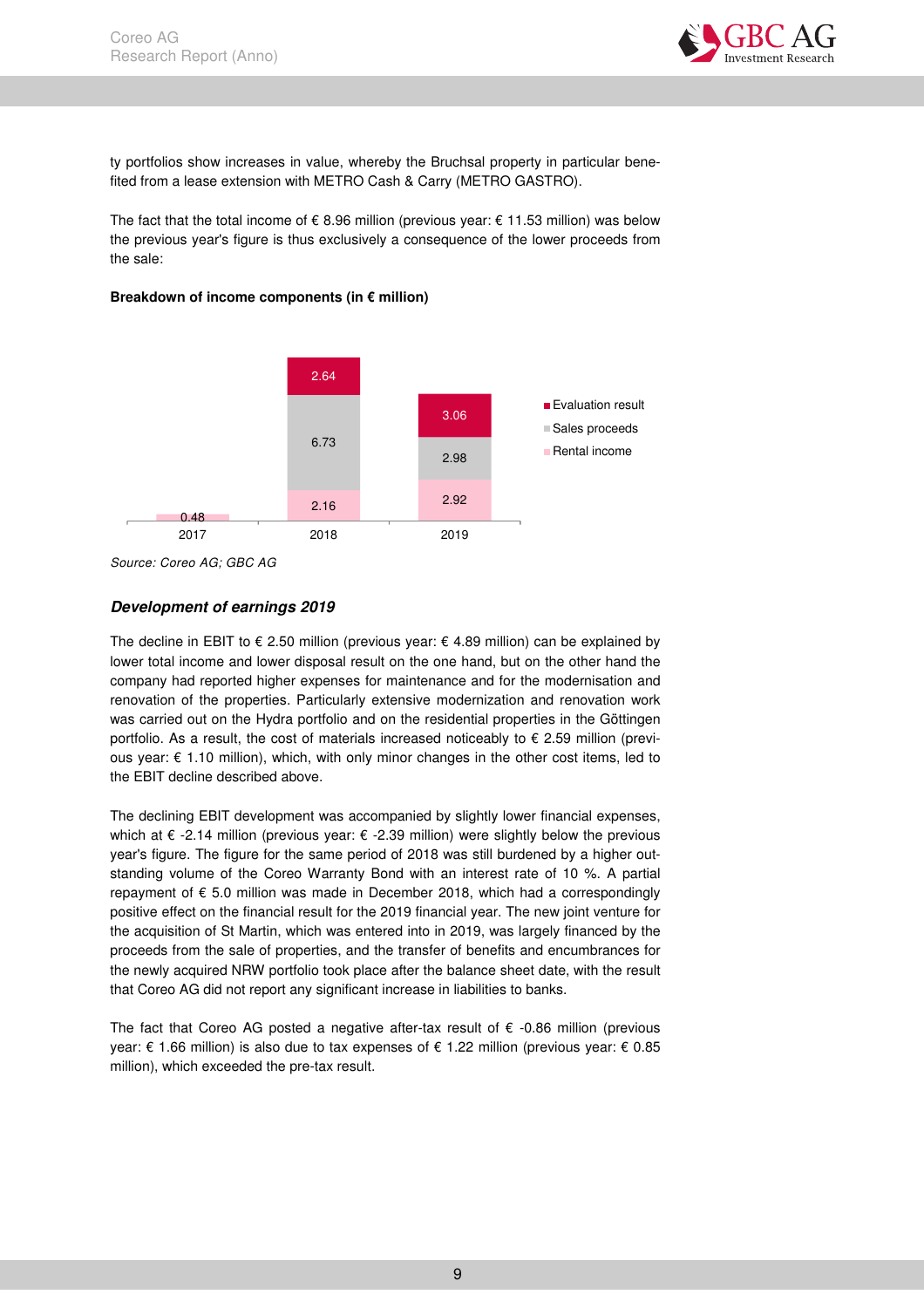| in million $\epsilon$                               | 31.12.2017 | 31.12.2018 | 31.12.2019 |
|-----------------------------------------------------|------------|------------|------------|
| Equity                                              | 19.42      | 30.24      | 28.32      |
| Equity Ratio                                        | 71.0%      | 44.2%      | 42.6%      |
| Property portfolio                                  | 10.28      | 40.02      | 44.38      |
| Interest-bearing debt                               | 7.46       | 35.32      | 33.96      |
| <b>LTV</b>                                          | 72.6%      | 88.3%      | 76.5%      |
| Financial assets (including JV for St Martin Tower) | 12.02      | 8.12       | 14.93      |
| Cash and cash equivalents                           | 4.86       | 14.03      | 5.20       |
| Net debt                                            | $-9.42$    | 13.17      | 13.83      |
| Cash flow (operating)                               | $-0.80$    | $-11.30$   | $-5.25$    |
| Cash flow (investment)                              | $-6.57$    | $-17.00$   | $-2.33$    |
| Cash flow (financing)                               | 7.44       | 37.47      | $-1.26$    |
| $P_{\text{A}}$                                      |            |            |            |

# **Balance sheet and financial situation**

Source: Coreo AG; GBC AG

Following strong portfolio expansion in the 2018 financial year, only the new joint venture to acquire the St Martin Tower office tower in Frankfurt was entered into in 2019. The transfer of benefits and obligations in the acquired NRW residential portfolio did not take place until after the balance sheet date, so that the property portfolio in the amount of  $\epsilon$ 44.38 million (31.12.18: € 40.02 million) has not yet shown the planned growth. Of this amount, € 5.88 million were earmarked for short-term sale as of 31 December 2019, which are related to sales of the Göttingen portfolio, among other things, and had already been sold at the time of this study publication. Since no new investments were made in the property portfolio (St Martin Tower - joint venture is included in financial assets), the increase in the balance sheet is exclusively attributable to valuation income. This includes both lease extensions at attractive conditions and increases in value as a result of renovation and maintenance measures.

## **Development of key asset items (in € million)**



Source: Coreo AG; GBC AG

Coreo AG has financial assets to a relevant extent with  $\epsilon$  14.93 million (December 31, 18: € 8.12 million). On the one hand, these are investments, such as the St Martin Tower joint venture in the amount of € 5.81 million. On the other hand, Coreo AG holds securities in listed companies from the old business before the start of real estate activities. Of particular importance here is the investment in MagForce AG amounting to € 5.80 million (December 31, 18:  $\epsilon$  7.71 million), which is to be reduced in the short to medium term. The company should generate a considerable inflow of liquidity from this, which will be used for the planned expansion of the property.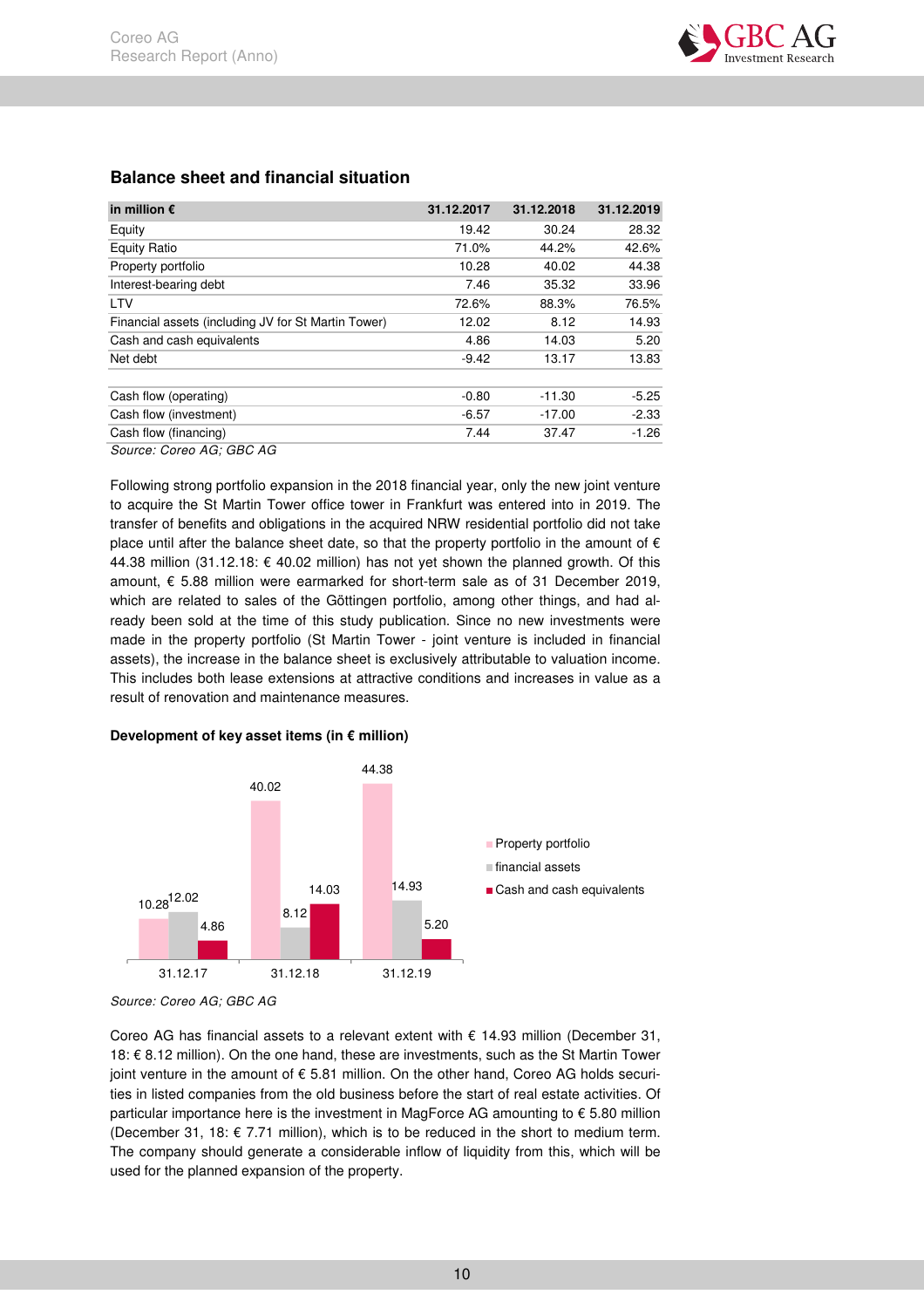

As of 31.12.19, the company had liquid funds of € 5.20 million (31.12.18: € 14.03 million), which may, however, have changed considerably in the meantime due to the sale of the properties in Göttingen and the acquisition of the NRW portfolio.

In the case of property financing, an LTV (loan-to-value) of 76.5 % (88.3 %) was available as at 31 December 2019, which represents a significant improvement on the previous year. Since the new investment in the St Martin Tower joint venture was made without borrowing and bank loans were also repaid to a small extent, the loan portfolio decreased to € 33.96 million (31.12.18: € 35.32 million). Taking into account the increased property values, the total LTV decrease is the result.



**Equity and interest-bearing financial liabilities (in € million)** 

Source: Coreo AG; GBC AG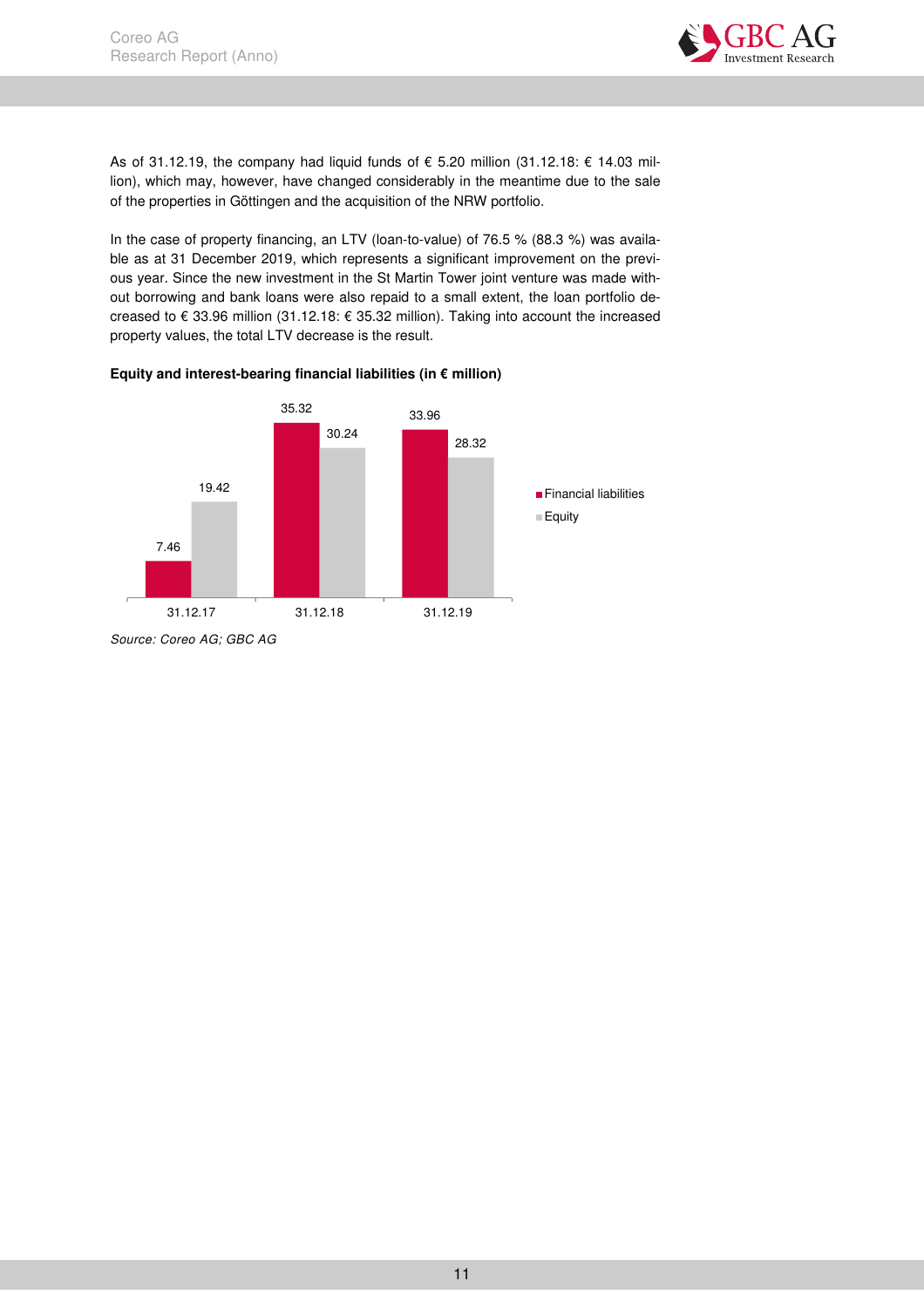

| in million $\epsilon$       | FY 2019 | <b>GJ 2020e</b> | GJ 2021e | <b>GJ 2022e</b> |
|-----------------------------|---------|-----------------|----------|-----------------|
| Rental income               | 2.92    | 3.71            | 7.00     | 10.24           |
| Sales proceeds              | 2.98    | 7.78            | 10.30    | 10.00           |
| Evaluation result           | 3.06    | 5.46            | 8.67     | 12.74           |
| <b>EBIT</b>                 | 2.50    | 5.51            | 10.87    | 14.97           |
| After-tax result            | $-0.86$ | 2.40            | 5.91     | 8.93            |
| $\sim$ $\sim$ $\sim$ $\sim$ |         |                 |          |                 |

# **FORECAST AND EVALUATION**

Source: GBC AG

With its focus on residential and commercial real estate with a regional orientation towards business locations with high yield levels, Coreo AG has a comparatively solid business model. This applies in particular to the rental business, which, according to the Board of Management, was not adversely affected by the current corona crisis. Examples of this are the properties in Bad Köstritz, Bruchsal and Göttingen, which are largely let. On the one hand, there are long-term rental agreements with commercial tenants (Metro in Bruchsal). On the other hand, there have not yet been any corona-related defaults in the residential properties, which are located at a low price level anyway. Only the real estate transactions, i.e. the planned sale of existing properties or planned new investments could be affected by the corona pandemic. Here too, the Coreo Board of Management does not see any burdens at present, especially as the signs of recovery are becoming increasingly clear.

We have taken the existing real estate portfolio as the basis for our revenue and earnings forecasts, plus the NRW portfolio acquired in 2019 and transferred to 2020. In addition, Coreo AG should, in accordance with its communicated value-creating growth strategy, make significant new investments in the coming fiscal years, which also form the basis of our estimates. The ambitious long-term investment plan, according to which the real estate portfolio is to be expanded to over  $\epsilon$  400 million in the next 4 - 5 years, remains valid. However, the original target of doubling the property portfolio in the 2019 financial year had proved to be too optimistic. Only the St Martin Tower joint venture was entered into in 2019.

For the current financial year, we consider an investment volume of around  $\epsilon$  40 million to be a realistic assumption. Especially against the background that a large part of the planned investments has already been made with the acquisition of the NRW portfolio (purchase price according to company information in the low double-digit million range). We also assume new investments of  $\epsilon$  40 million each for the coming fiscal years.

We calculate a loan-to-value of 75% for the financing of property purchases. At the end of the 2019 financial year, Coreo AG has cash and cash equivalents of  $\epsilon$  5.20 million. In addition, the portfolio of MagForce shares amounts to €5.80 million, which would further increase cash and cash equivalents in the event of the planned sale. The company recorded a further increase in liquidity in the context of a capital increase of €1.91 million (1.59 million new shares at €1.20) carried out on June 3, 2020. If the addition of the € 5.9 million in liquidity from the sale of properties in Goettingen and elsewhere in 2020 is taken into account, Coreo AG should currently have a substantial cash position. In our opinion, the financing of the investment volume assumed by us (including the NRW portfolio) should therefore well be possible.

With regard to potential property acquisitions, the addition of which we have spread over the next three financial years, we are basing our decisions on the size of the properties, multiples, etc., on the investments made by Coreo AG to date.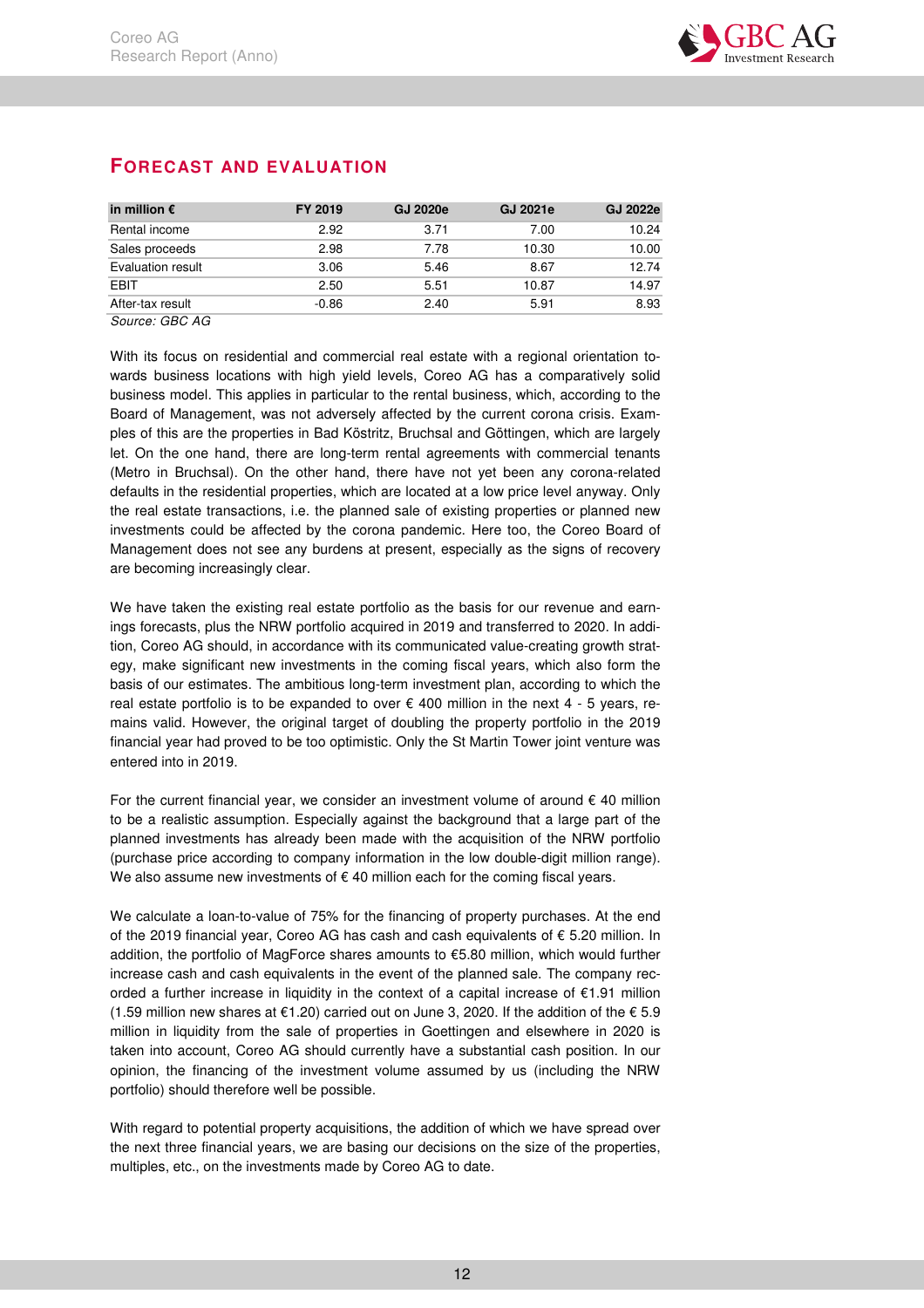

We assume that the new investments will enable both a significant increase in rental income and the realisation of hidden reserves. At the same time, we believe that they will also enable partial sales.

# **Sales forecasts 2020 - 2022**

On the basis of the consolidated presentation, under which the property companies are fully reflected in the consolidated financial statements, Coreo AG will in future show rental income and proceeds from sales. In addition, we include in our forecasts income from write-ups to the property portfolio. In addition to new investments, the current property portfolio already acquired will be the main driver of the current 2020 financial year development.

We are assuming an increase in rental income both through a gradual reduction in vacancies in existing properties and new rental income in connection with the planned new investments. In the case of the existing properties, the letting of vacant space in the Hydra portfolio in particular should lead to an increase in revenue. At the same time, the company should also see a sharp increase in proceeds from the sale of the Goettingen properties alone. The valuation result, as the third revenue component, should be higher than in the previous year due to the investments in the existing portfolio, in particular in the Hydra portfolio. In the coming fiscal years, the maintenance and renovation measures in Göttingen should lead to corresponding increases in value.



#### **Sales forecasts (in million €)**

Source: GBC AG

# **Earnings forecasts 2020 - 2022**

In principle, Coreo AG is likely to present a typical earnings picture for portfolio managers, which will probably continue to be characterized by high profitability levels. The cost of materials, the largest cost item, primarily includes non-apportionable incidental costs and is therefore variable in relation to revenue. In addition, the company should benefit from a declining cost ratio in the overhead area. Accordingly, the EBIT margin should stabilize above 50 %: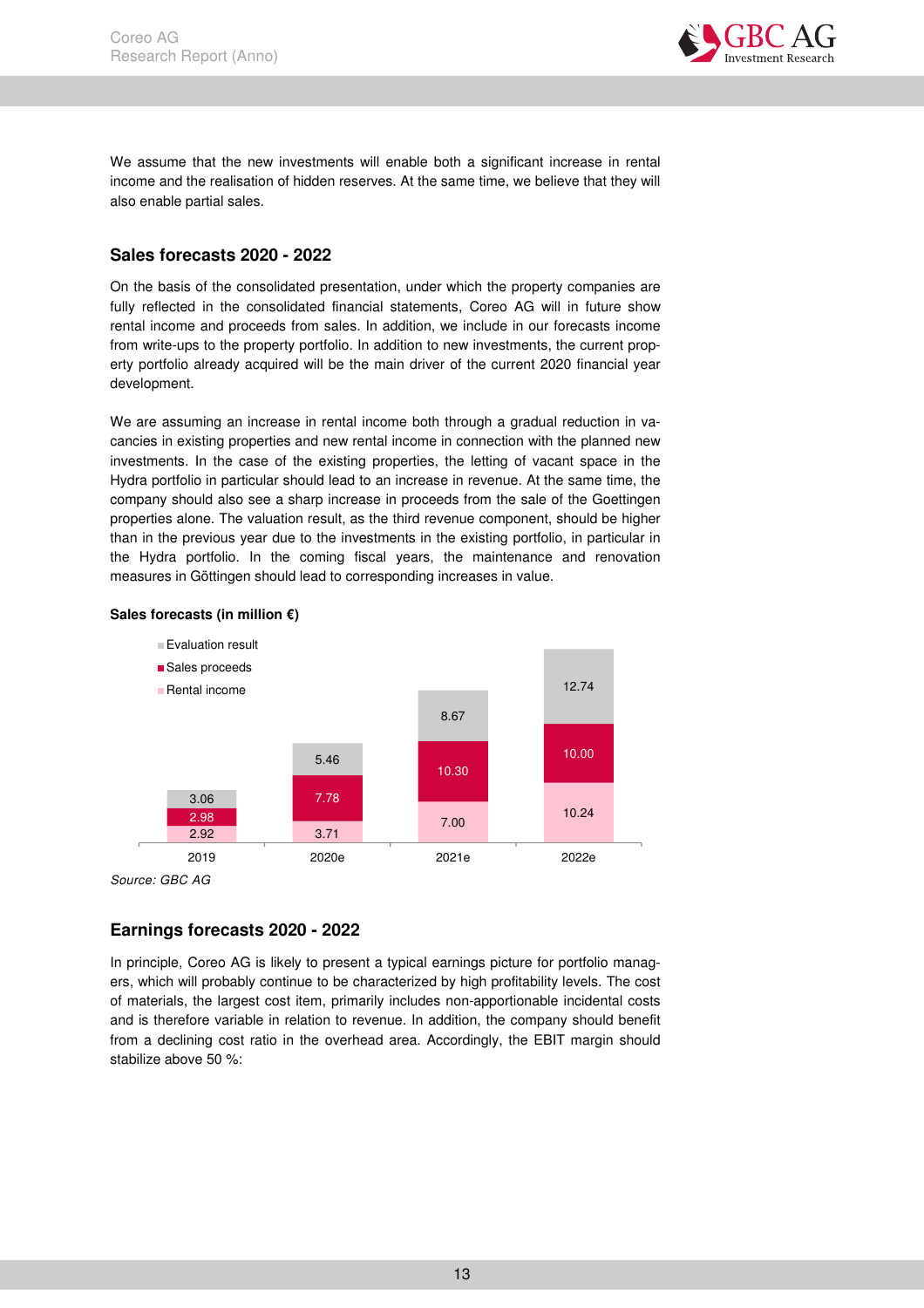

**EBIT (in million €)** 



Source: GBC AG

Based on our EBIT forecast, earnings after taxes should reach a clearly positive level in the coming fiscal years. This figure also includes the investment-related increase in financial expenses, for which we assume a ratio of 75%. Overall, however, the company should benefit from a gradual improvement in financial conditions. We assume that the bond with warrants expiring on 31.01.2022 and bearing a coupon of 10% will be refinanced at a more favourable interest rate. However, we are not aware of any concrete plans for this. At the same time, Coreo's management has improved the conditions of existing loans in the past reporting periods.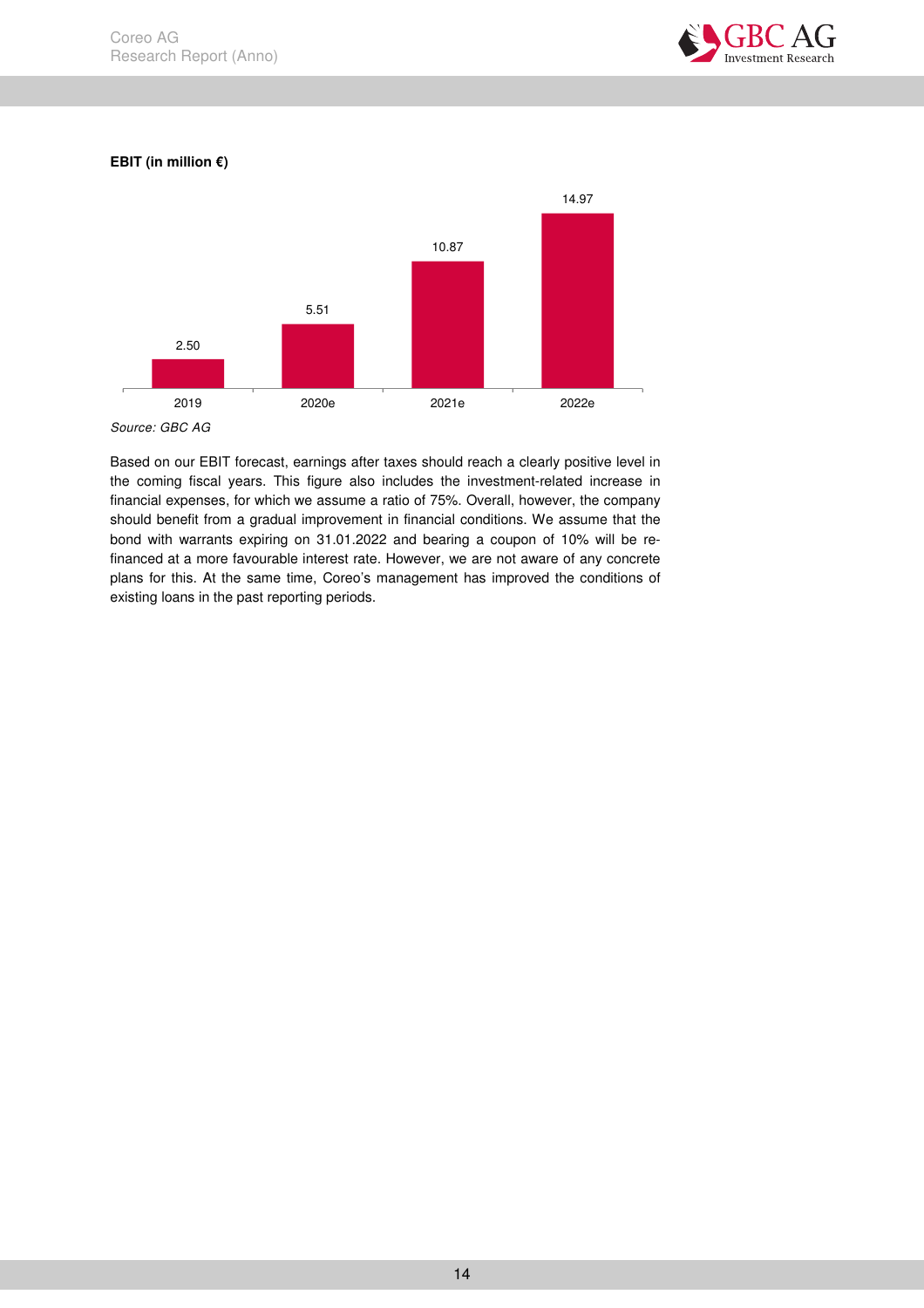

# **Evaluation**

# **Model assumptions**

Coreo AG was valued by us using a three-stage DCF model. Starting with the concrete estimates for the years 2020 to 2022 in phase 1, the second phase covers the period from 2023 to 2027 and includes a forecast of the value drivers. We expect revenue growth of 2.5 %. We have assumed an EBITDA margin target of 58.6%. We have taken the tax rate into account at 25.0% in phase 2. In the third phase, a residual value will also be determined by means of the perpetual annuity after the end of the forecast horizon. We assume a growth rate of 2.0% in the terminal value.

# **Determination of the cost of capital**

The weighted average cost of capital (WACC) of Coreo AG is calculated from the cost of equity and the cost of debt. To determine the cost of equity, the fair market premium, the company-specific beta and the risk-free interest rate must be determined.

The risk-free interest rate is derived from current yield curves for risk-free bonds in accordance with the recommendations of the IDW's Fachausschuss für Unternehmensbewertungen und Betriebswirtschaft (FAUB) (Technical Committee for Company Valuations and Business Administration). It is based on the zero bond interest rates published by the Deutsche Bundesbank using the Svensson method. To smooth short-term market fluctuations, the average yields of the previous three months are used and the result rounded to 0.25 basis points. **The currently used value of the risk-free interest rate is 1.00 %, which is the minimum value we currently use for our model.**

As a reasonable expectation of a market premium, we apply the historical market premium of 5.50 %. This is supported by historical analyses of stock market returns. The market premium reflects by what percentage the equity market is expected to outperform low-risk government bonds.

According to the GBC estimation method, a beta of 1.49 is currently determined.

Using the assumptions made, the cost of equity is calculated at 9,21 % (beta multiplied by risk premium plus risk-free interest rate). Since we assume a sustained weighting of 55% for the cost of equity, the weighted average cost of capital (WACC) is 6.97%.

# **Evaluation result**

Future cash flows are discounted on the basis of the entity approach. **The resulting fair value per share at the end of fiscal 2021 corresponds to a target price of €2.60.**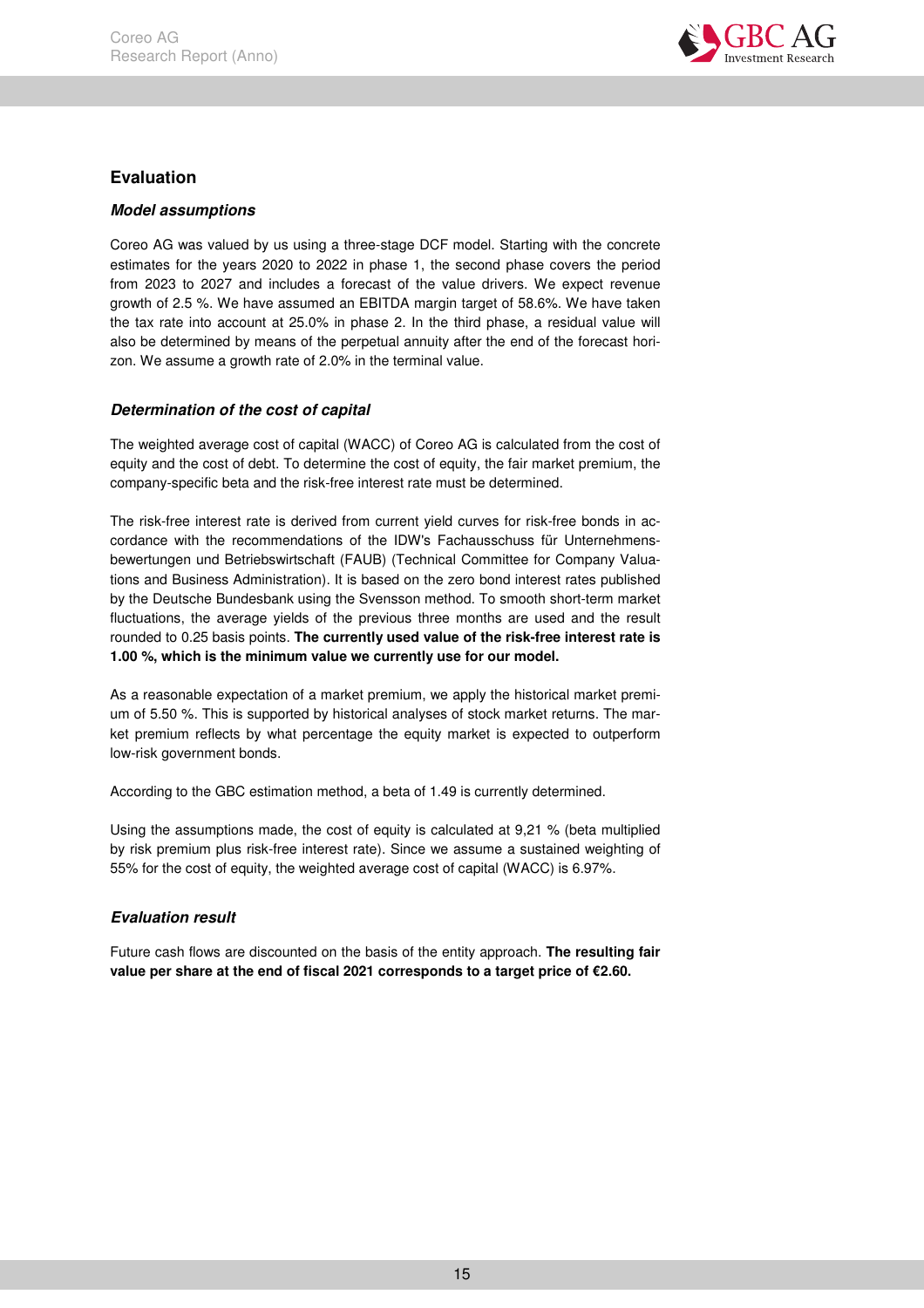

# **DCF model**

## **Coreo AG - Discounted Cashflow (DCF) model**

#### **Value driver used in the DCF-model´s estimate phase:**

| consistency - phase          |       | final - phase                        |       |
|------------------------------|-------|--------------------------------------|-------|
| Revenue growth               | 2.5%  | Perpetual growth rate                | 2.0%  |
| EBITDA-margin                | 58.6% | Perpetual EBITA margin               | 58.7% |
| Depreciation on fixed assets | 0.0%  | Effective tax rate in terminal value | 25.0% |
| Working capital to sales     | 31.3% |                                      |       |

#### **Three-phase DCF - model:**

| Phase                         | estimate      |               |          | consistency   |               |               |               |               | final  |
|-------------------------------|---------------|---------------|----------|---------------|---------------|---------------|---------------|---------------|--------|
| in mEUR                       | <b>FY 20e</b> | <b>FY 22e</b> | FY 23e   | <b>FY 24e</b> | <b>FY 25e</b> | <b>FY 26e</b> | <b>FY 27e</b> | <b>FY 28e</b> | TV     |
| Revenue (RE)                  | 11.16         | 18.93         | 25.58    | 26.22         | 26.88         | 27.55         | 28.24         | 28.94         |        |
| Revenue change                | 50.5%         | 69.7%         | 35.1%    | 2.5%          | 2.5%          | 2.5%          | 2.5%          | 2.5%          | 2.0%   |
| Revenue to fixed assets       | 0.13          | 0.15          | 0.15     | 0.16          | 0.16          | 0.16          | 0.17          | 0.17          |        |
| <b>EBITDA</b>                 | 5.52          | 10.89         | 14.99    | 15.37         | 15.75         | 16.14         | 16.55         | 16.96         |        |
| EBITDA-margin                 | 49.5%         | 57.5%         | 58.6%    | 58.6%         | 58.6%         | 58.6%         | 58.6%         | 58.6%         |        |
| <b>EBITA</b>                  | 5.51          | 10.87         | 14.97    | 15.32         | 15.70         | 16.09         | 16.50         | 16.91         |        |
| EBITA-margin                  | 49.4%         | 57.4%         | 58.5%    | 58.4%         | 58.4%         | 58.4%         | 58.4%         | 58.4%         | 58.7%  |
| Taxes on EBITA                | $-1.38$       | $-2.72$       | $-3.74$  | $-3.83$       | $-3.92$       | $-4.02$       | $-4.12$       | $-4.23$       |        |
| Tax rate                      | 25.0%         | 25.0%         | 25.0%    | 25.0%         | 25.0%         | 25.0%         | 25.0%         | 25.0%         | 25.0%  |
| EBI (NOPLAT)                  | 4.13          | 8.15          | 11.23    | 11.49         | 11.77         | 12.07         | 12.37         | 12.68         |        |
| Return on Capital             | 9.4%          | 9.1%          | 8.5%     | 6.6%          | 6.7%          | 6.8%          | 7.0%          | 7.1%          | 7.2%   |
|                               |               |               |          |               |               |               |               |               |        |
| Working Capital (WC)          | 5.50          | 7.00          | 8.00     | 8.20          | 8.40          | 8.61          | 8.83          | 9.05          |        |
| WC to sales                   | 49.3%         | 37.0%         | 31.3%    | 31.3%         | 31.3%         | 31.3%         | 31.3%         | 31.3%         |        |
| Investment in WC              | $-0.16$       | $-1.50$       | $-1.00$  | $-0.20$       | $-0.20$       | $-0.21$       | $-0.22$       | $-0.22$       |        |
| Operating fixed assets (OFA)  | 84.47         | 124.94        | 166.48   | 167.31        | 168.14        | 168.99        | 169.83        | 170.68        |        |
| Depreciation on OFA           | $-0.02$       | $-0.02$       | $-0.02$  | $-0.05$       | $-0.05$       | $-0.05$       | $-0.05$       | $-0.05$       |        |
| Depreciation to OFA           | 0.0%          | 0.0%          | 0.0%     | 0.0%          | 0.0%          | 0.0%          | 0.0%          | 0.0%          |        |
| <b>CAPEX</b>                  | $-45.93$      | $-40.49$      | $-41.56$ | $-0.88$       | $-0.89$       | $-0.89$       | $-0.90$       | $-0.90$       |        |
| <b>Capital Employed</b>       | 89.97         | 131.94        | 174.48   | 175.51        | 176.55        | 177.60        | 178.66        | 179.73        |        |
|                               |               |               |          |               |               |               |               |               |        |
| <b>EBITDA</b>                 | 5.52          | 10.89         | 14.99    | 15.37         | 15.75         | 16.14         | 16.55         | 16.96         |        |
| Taxes on EBITA                | $-1.38$       | $-2.72$       | $-3.74$  | $-3.83$       | $-3.92$       | $-4.02$       | $-4.12$       | $-4.23$       |        |
| <b>Total Investment</b>       | $-46.09$      | $-41.99$      | $-42.56$ | $-1.08$       | $-1.09$       | $-1.10$       | $-1.11$       | $-1.12$       |        |
| <b>Investment in OFA</b>      | $-45.93$      | $-40.49$      | $-41.56$ | $-0.88$       | $-0.89$       | $-0.89$       | $-0.90$       | $-0.90$       |        |
| Investment in WC              | $-0.16$       | $-1.50$       | $-1.00$  | $-0.20$       | $-0.20$       | $-0.21$       | $-0.22$       | $-0.22$       |        |
| <b>Investment in Goodwill</b> | 0.00          | 0.00          | 0.00     | 0.00          | 0.00          | 0.00          | 0.00          | 0.00          |        |
| <b>Free Cashflows</b>         | $-41.94$      | $-33.82$      | $-31.31$ | 10.45         | 10.73         | 11.02         | 11.31         | 11.61         | 188.81 |

| Value operating business (due date)       | 98.19    | 138.86  | <b>Cost of Capital:</b>     |  |
|-------------------------------------------|----------|---------|-----------------------------|--|
| Net present value explicit free Cashflows | $-19.59$ | 12.87   |                             |  |
| Net present value of terminal value       | 117.78   | 125.99  | Risk free rate<br>1.0%      |  |
| Net debt                                  | 56.21    | 93.02   | 5.5%<br>Market risk premium |  |
| Value of equity                           | 41.98    | 45.84   | 1.49<br>Beta                |  |
| Minority interests                        | $-0.16$  | $-0.18$ | 9.2%<br>Cost of equity      |  |
| Value of share capital                    | 41.82    | 45.67   | 55.0%<br>Target weight      |  |
| Outstanding shares in m                   | 17.54    | 17.54   | 5.2%<br>Cost of debt        |  |
| Fair value per share in $\epsilon$        | 2.38     | 2.60    | 45.0%<br>Target weight      |  |

|         |      |      |      | <b>WACC</b> |      |      |
|---------|------|------|------|-------------|------|------|
| Capital |      | 6.4% | 6.7% | 7.0%        | 7.3% | 7.6% |
|         | 6.7% | 3.06 | 2.45 | 1.92        | 1.44 | 1.03 |
| 등       | 7.0% | 3.46 | 2.82 | 2.26        | 1.76 | 1.32 |
|         | 7.2% | 3.87 | 3.19 | 2.60        | 2.08 | 1.62 |
| Return  | 7.5% | 4.27 | 3.57 | 2.95        | 2.40 | 1.92 |
|         | 7.7% | 4.68 | 3.94 | 3.29        | 2.72 | 2.21 |

| Value operating business (due date)       | 98.19    | 138.86  | <b>Cost of Capital:</b> |       |
|-------------------------------------------|----------|---------|-------------------------|-------|
| Net present value explicit free Cashflows | $-19.59$ | 12.87   |                         |       |
| Net present value of terminal value       | 17.78    | 125.99  | Risk free rate          | 1.0%  |
| Net debt                                  | 56.21    | 93.02   | Market risk premium     | 5.5%  |
| Value of equity                           | 41.98    | 45.84   | Beta                    | 1.49  |
| Minority interests                        | $-0.16$  | $-0.18$ | Cost of equity          | 9.2%  |
| Value of share capital                    | 41.82    | 45.67   | Target weight           | 55.0% |
| Outstanding shares in m                   | 17.54    | 17.54   | Cost of debt            | 5.2%  |
| Fair value per share in $\epsilon$        | 2.38     | 2.60    | Target weight           | 45.0% |
|                                           |          |         | Taxshield               | 18.4% |

WACC **7.0%**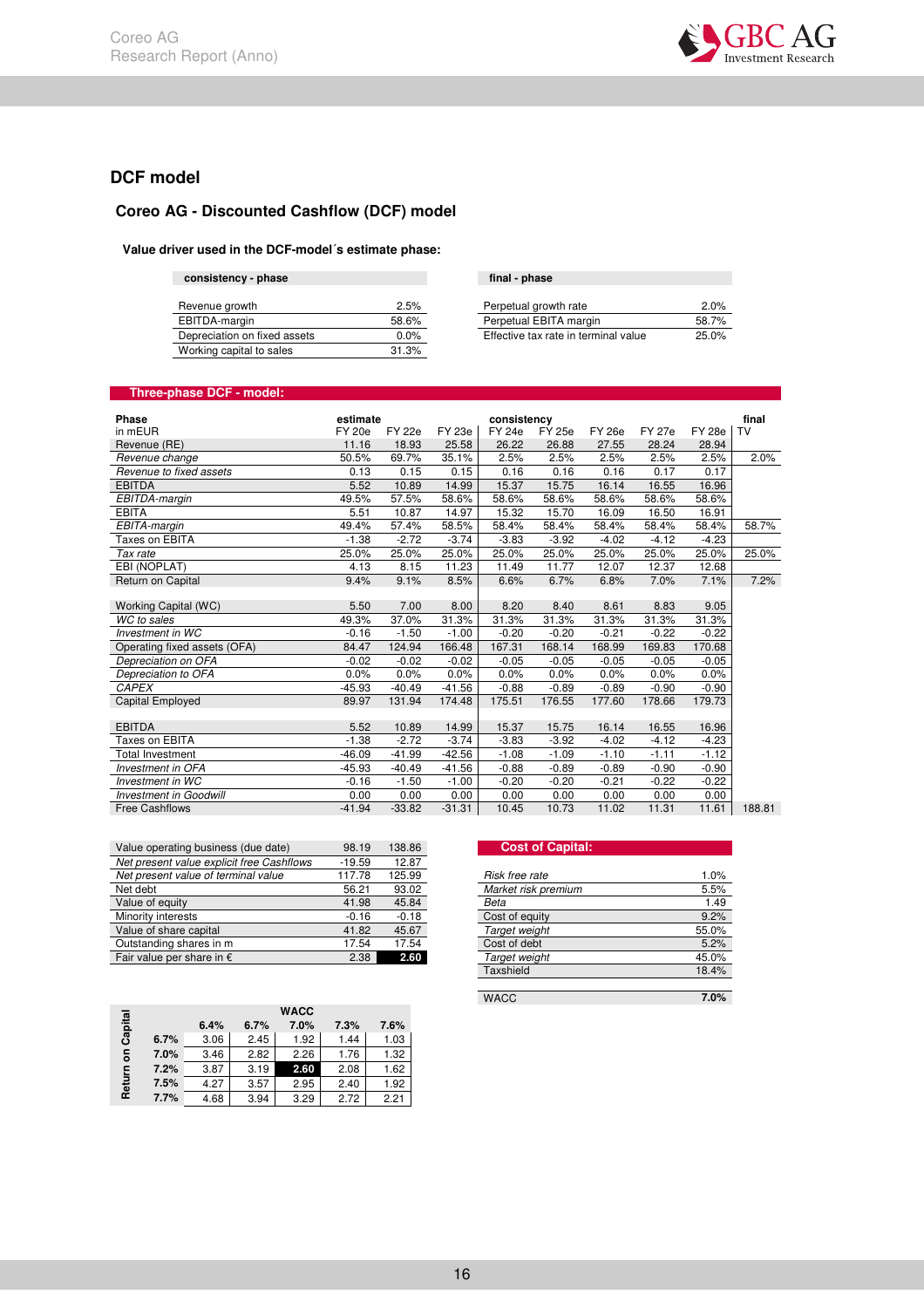

# **ANNEX**

# **I.**

## **Research under MiFID II**

1. There is a contract between the research company GBC AG and the issuer regarding the independent preparation and publication of this research report on the issuer. GBC AG is remunerated for this by the issuer.

2. The research report is simultaneously made available to all interested investment services companies.

#### **II.**

### **Section 1 Disclaimer and exclusion of liability**

This document is intended solely for information purposes. All data and information in this study come from sources that GBC regards as reliable. In addition, the authors have taken every care to ensure that the facts and opinions presented here are appropriate and accurate. Nevertheless, no guarantee or liability can be accepted for their correctness – whether explicitly or implicitly, In addition, all information may be incomplete or summarised. Neither GBC nor the individual authors accept liability for any damage which may arise as the result of using this document or its contents, or in any other way in this connection.

We would also point out that this document does not constitute an invitation to subscribe to nor to purchase any securities and must not be interpreted in this way. Nor may it nor any part of it be used as the basis for a binding contract of any kind whatsoever. or be cited as a reliable source in this context. Any decision relating to the probable offer for sale of securities for the company or companies discussed in this publication should be taken solely on the basis of information in the prospectuses or offer documents which are issued in relation to any such offer.

GBC does not provide any guarantee that the indicated returns or stated target prices will be achieved. Changes to the relevant assumptions on which this document is based can have a material impact on the targeted returns. Income from investments is subject to fluctuations. Investment decisions should always be made with the assistance of an investment advisor. This document cannot replace the role of an advisor.

#### Sale outside the Federal Republic of Germany:

This publication, if sold in the UK, may only be made available to those persons who, in the meaning of the Financial Services Act 1986 are authorised and exempt, or persons as defined in section 9 (3) of the Financial Services Act 1986 (Investment Advertisement) (Exemptions) Decree 1988 (amended version) and must not be transmitted directly or indirectly to other persons or groups of persons.

Neither this document nor any copy of it may be taken into, transferred to or distributed within the United States of America or its territories and possessions. The distribution of this document in Canada, Japan or other jurisdictions may be restricted by law, and persons who come into possession of this publication should find out about any such restrictions and respect them. Any failure to respect these restrictions may represent a breach of the US, Canadian or Japanese securities laws or laws governing another jurisdiction.

By accepting this document you accept all disclaimers of liability and the restrictions cited above.

You can find the details of this disclaimer/exclusion of liability at: **http://www,gbc-ag,de/de/Disclaimer**

### **Legal information and disclosures as required by section 85 of Securities Trading Act (WpHG) and Financial Analysis Directive (FinAnV)**

This information can also be found on the internet at the following address: **http://www,gbc-ag,de/de/Offenlegung,htm**

#### **Section 2 (I) Updates**

A detailed update of the present analysis/analyses at any fixed date has not been planned at the current time. GBC AG reserves the right to update the analysis without prior notice.

#### **Section 2 (II) Recommendation/ Classifications/ Rating**

Since 1/7/2006 GBC AG has used a 3-level absolute share rating system. Since 1/7/2007 these ratings relate to a time horizon of a minimum of 6 to a maximum of 18 months. Previously the ratings related to a time horizon of up to 12 months. When the analysis is published, the investment recommendations are defined based on the categories described below, including reference to the expected returns. Temporary price fluctuations outside of these ranges do not automatically lead to a change in classification, but can result in a revision of the original recommendation.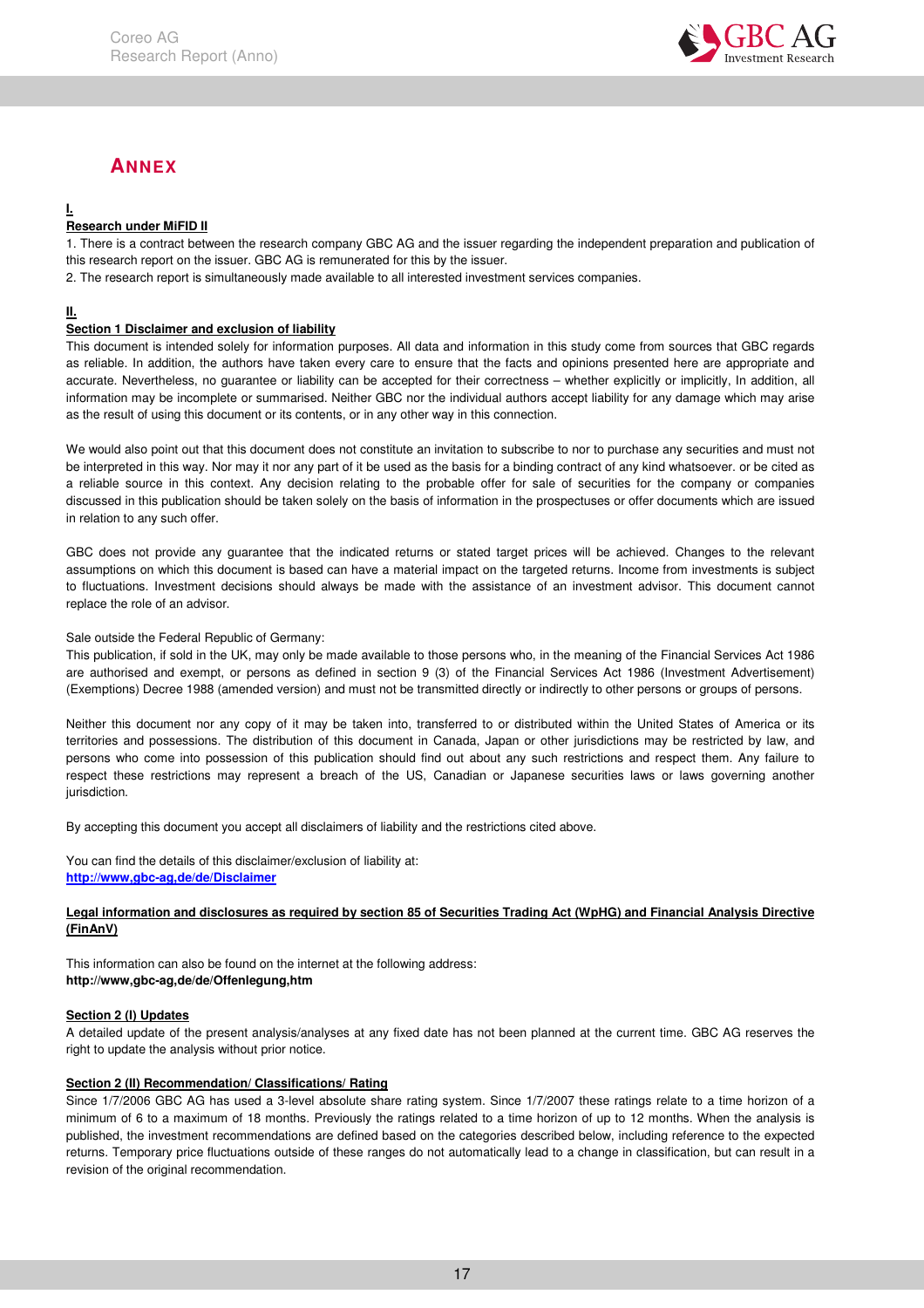

#### **The recommendations/ classifications/ ratings are linked to the following expectations:**

| <b>BUY</b>  | The expected return, based on the derived target price, incl. dividend payments within the<br>relevant time horizon is $\geq 10\%$ .             |
|-------------|--------------------------------------------------------------------------------------------------------------------------------------------------|
| <b>HOLD</b> | The expected return, based on the derived target price, incl. dividend payments within the<br>relevant time horizon is $> -10\%$ and $< +10\%$ . |
| SELL        | The expected return, based on the calculated target price, incl. dividend payments within<br>the relevant time horizon, is $\epsilon$ = - 10%.   |

GBC AG's target prices are determined using the fair value per share, derived using generally recognised and widely used methods of fundamental analysis, such as the DCF process, peer-group benchmarking and/or the sum-of-the-parts process. This is done by including fundamental factors such as e.g. share splits, capital reductions, capital increases, M&A activities, share buybacks, etc.

#### **Section 2 (III) Past recommendations**

Past recommendations by GBC on the current analysis/analyses can be found on the internet at the following address: http://www.gbc-ag.de/de/Offenlegung

#### **Section 2 (IV) Information basis**

For the creation of the present analysis/analyses publicly available information was used about the issuer(s) (where available, the last three published annual and quarterly reports, ad hoc announcements, press releases, share prospectuses, company presentations, etc.) which GBC believes to be reliable. In addition, discussions were held with the management of the company/companies involved, for the creation of this analysis/these analyses, in order to review in more detail the information relating to business trends.

#### **Section 2 (V) 1, Conflicts of interest as defined in section 85 of the Securities Trading Act (WpHG)**

GBC AG and the analysts concerned hereby declare that the following potential conflicts of interest exist for the company/companies described, at the time of this publication, and in so doing meet the requirements of section 85 of the Securities Trading Act (WpHG). A detailed explanation of potential conflicts of interest is also listed in the catalogue of potential conflicts of interest under section 2 (V) 2.

#### **In relation to the security or financial instrument discussed in this analysis the following possible conflict of interest exists: (4,5a,6a,11)**

#### **section 2 (V) 2, Catalogue of potential conflicts of interest**

(1) At the time of publication, GBC AG or a legal entity affiliated with it holds shares or other financial instruments in the company analysed or the financial instrument or financial product analysed. (2) This company holds over 3% of the shares in GBC AG or a legal person connected to them.

(3) GBC AG or a legal person connected to them is a market maker or designated sponsor for the financial instruments of this company. (4) GBC AG or a legal person connected to them has, over the previous 12 months, organised or played a leading role in the public issue of financial instruments for this company.

(5) a) GBC AG or a legal entity affiliated with it has concluded an agreement with this company or issuer of the analysed financial instrument in the previous 12 months on the preparation of research reports for a fee. Under this agreement, the draft financial analysis (excluding the valuation section) was made available to the issuer prior to publication.

(5) b) After receiving valid amendments by the analysed company or issuer, the draft of this analysis was changed.

(6) a) GBC AG or a legal entity affiliated with it has concluded an agreement with a third party in the previous 12 months on the preparation of research reports on this company or financial instrument for a fee. Under this agreement, the third party and/or company and/or issuer of the financial instrument has been given access to the draft analysis (excluding the valuation section) prior to publication. (6) b) After receiving valid amendments by the third party or issuer, the draft of this analysis was changed.

(7) The analyst responsible for this report holds shares or other financial instruments of this company at the time of publication.

(8) The analyst responsible for this company is a member of the company's Executive Board or Supervisory Board.

(9) The analyst responsible for this report received or purchased shares in the company analysed by said analyst, prior to the time of publication.

(10) GBC or a related legal party has closed an agreement with the underlying company regarding consulting services during the previous 12 months.

(11) GBC or a related legal party has a significant financial interest in the analysed company, for example to get mandated by the analysed company or to provide any kind of services (such as the organization of fairs, roundtables, road shows, etc.).

(12) At the time of the financial analysis, the analysed company is in a financial instrument or financial product (e.g. certificate, fund, etc.) managed or advised by GBC AG or its affiliated legal entity.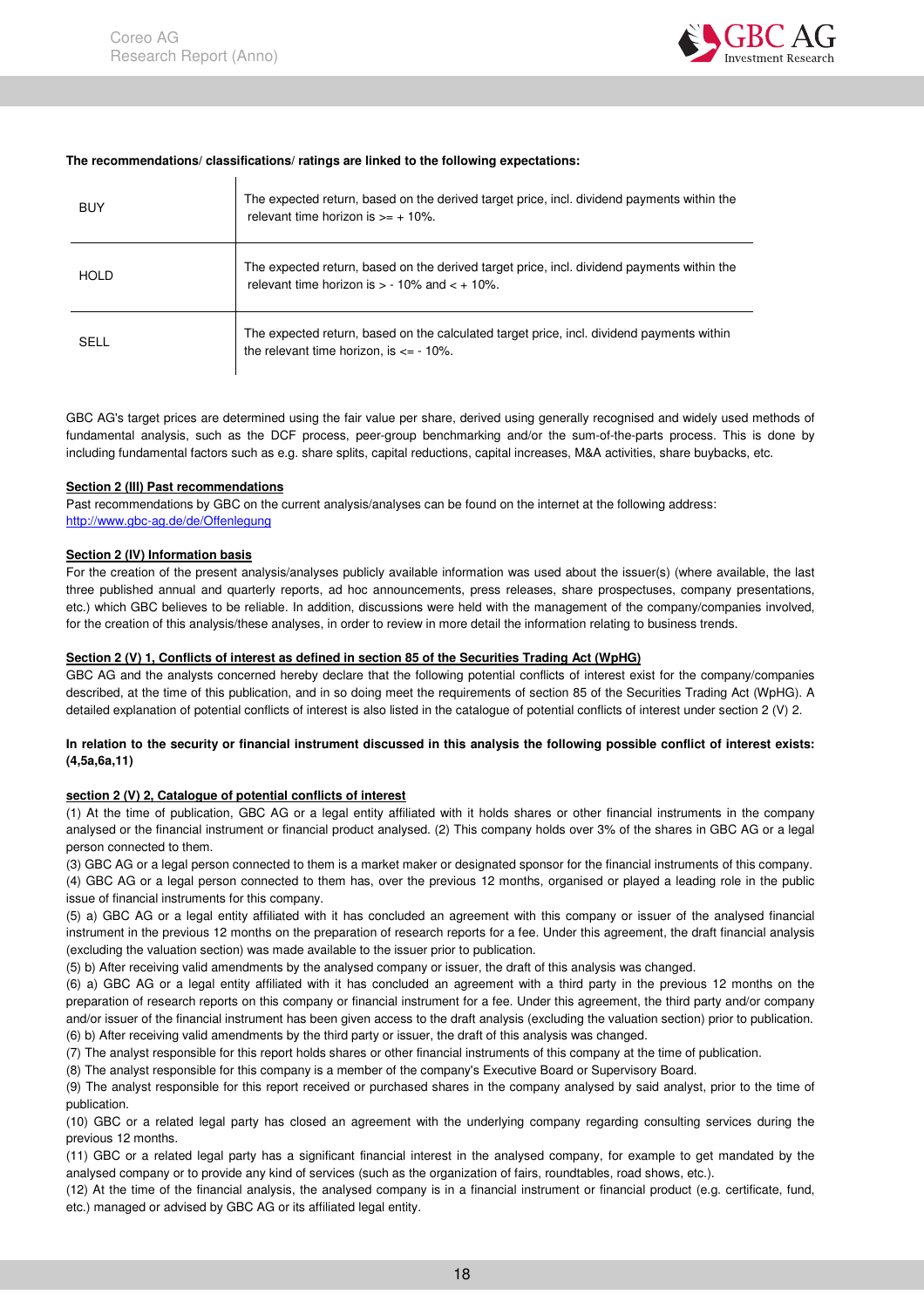

### **Section 2 (V) 3, Compliance**

GBC has defined internal regulatory measures in order to prevent potential conflicts of interest arising or, where they do exist, to declare them publicly. Responsibility for the enforcement of these regulations rests with the current Compliance Officer, Karin Jägg, Email: jaegg@gbc-ag.de

#### **Section 2 (VI) Responsibility for report**

The company responsible for the creation of this/these analysis/analyses is GBC AG, with registered office in Augsburg, which is registered as a research institute with the responsible supervisory authority (Federal Financial Supervisory Authority or BaFin Marie-Curie-Str. 24-28, 60439 Frankfurt, Germany).

GBC AG is currently represented by its board members Manuel Hölzle (Chairman) and Jörg Grunwald.

The analysts responsible for this analysis are: **Cosmin Filker, Dipl. Betriebswirt (FH), Vice Head of Research Marcel Goldmann, M.Sc., Financial Analyst** 

Other person involved: **Manuel Hölzle, Dipl. Kaufmann, Head of Research** 

#### **Section 3 Copyright**

This document is protected by copyright. It is made available to you solely for your information and may not be reproduced or distributed to any other person. Any use of this document outside the limits of copyright law shall, in principle, require the consent of GBC or of the relevant company, should the rights of usage and publication have been transferred.

GBC AG Halderstraße 27 D 86150 Augsburg Tel,: 0821/24 11 33-0 Fax,: 0821/24 11 33-30 Internet: http://www,gbc-ag,de

E-Mail: compliance@gbc-ag.de